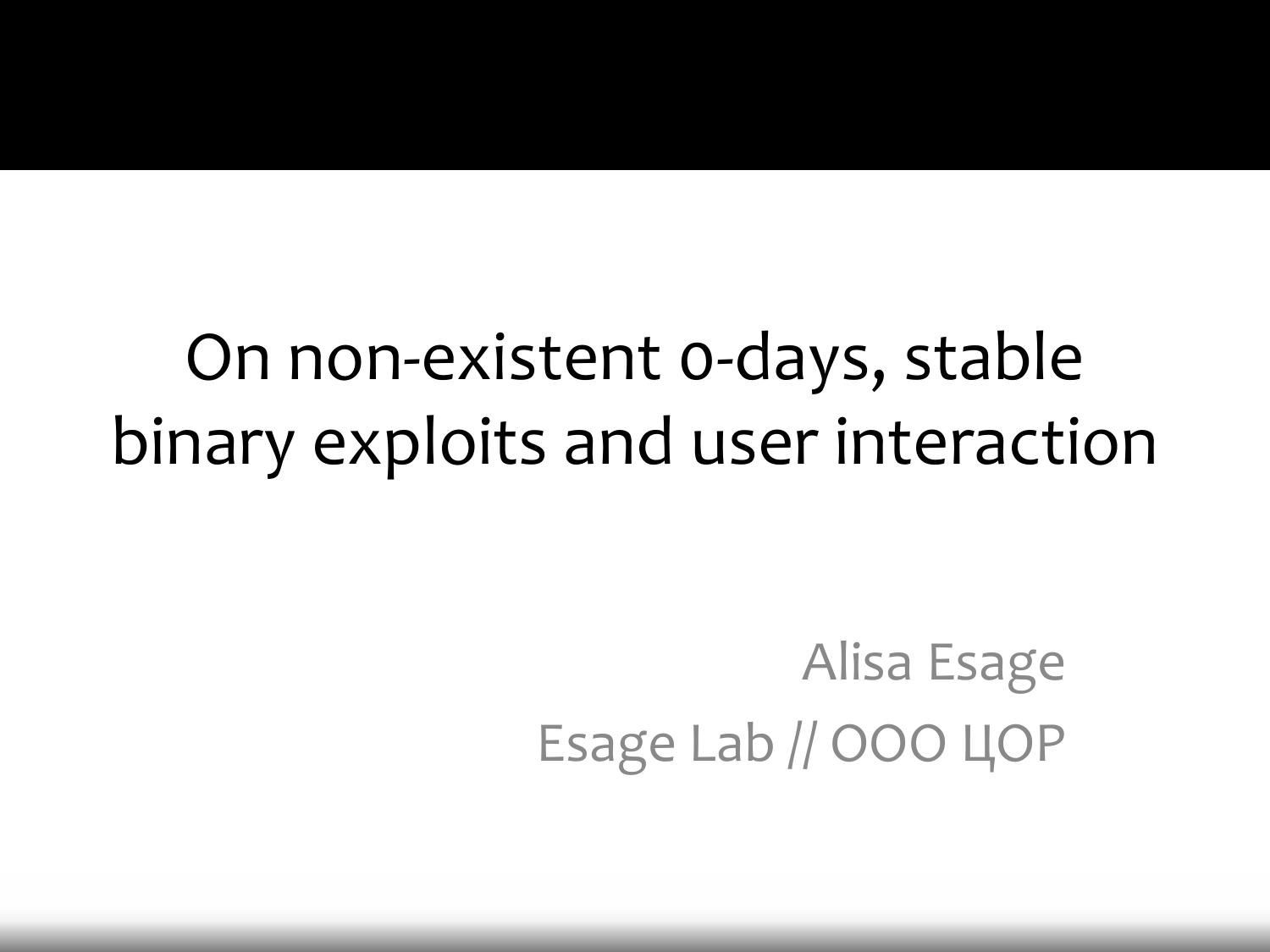#### **NEED SOME 0-DAY REMOTE EXPLOITS\* FOR TOP SOFTWARE/OS, FAST**

GOAL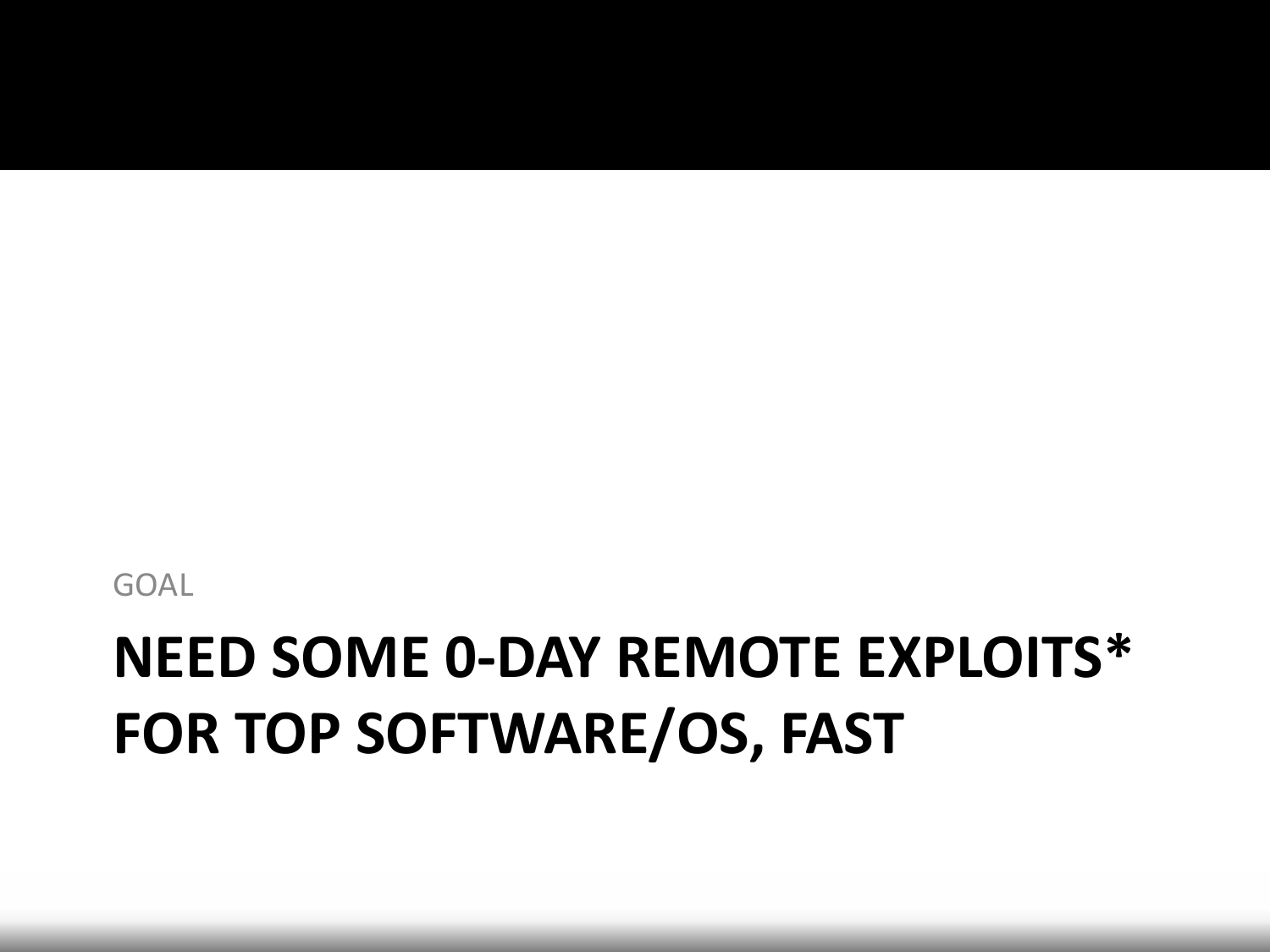# How they do it

- Target memory corruption
- X% fuzzing + Y% static analysis
	- Only combination is viable
	- Other approaches are inmature
- Fuzzing: massive overhead
	- Set up a framework
	- Develop patterns/heuristics !!
	- Take machine time
	- Analyze crash dumps !
	- Exploit, bypass DEP/ASLR/Sandbox !!!
- Perspective
	- protections harden
	- need more and more time to succeed
	- and resources to begin with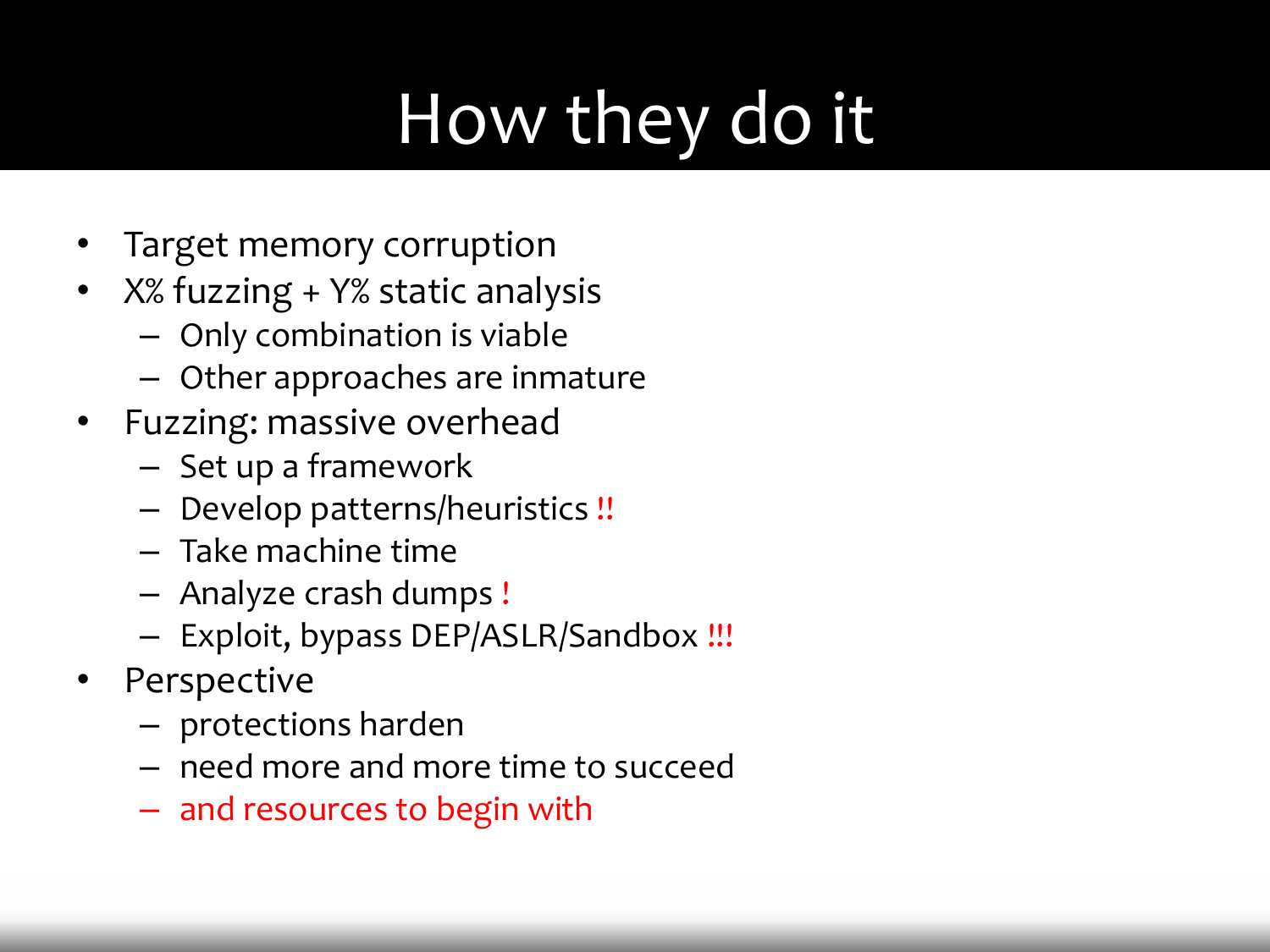#### Perspective vectors

- By-design vulnerabilities
	- E.g. DLL Hijacking, UI redressing, LD\_LIBRARY\_PATH…
- Sandbox bypass for complex systems
	- E.g. JAVA: bypass SecurityManager -> full privileges for unsigned applet -> win
- Certificates
	- E.g. Adobe PDF: signed document -> trusted document -> full-privileged JavaScript -> win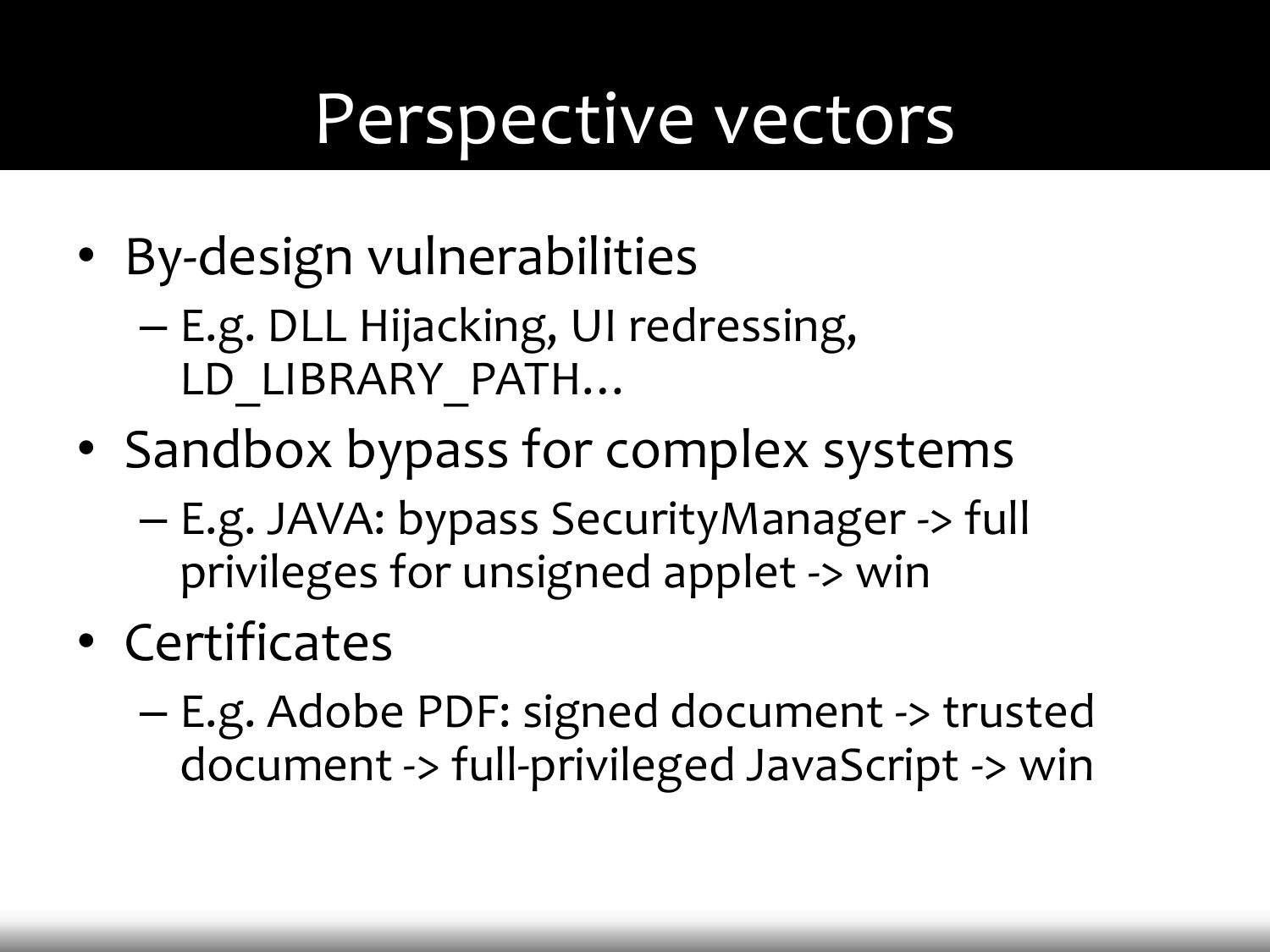# Why DLL Hijacking?

- Test hacking skills!
	- Succeed with a blind alley before hitting the highway
- Looks easy
	- Plenty of previous research, e.g. binaryplanting.com
	- Interns must do research, too
- Real world targetted attacks: CVE-2011-1980, CVE-2011- 1991, CVE-2011-2100
	- They work
- MS12-046 vbe6.dll
	- They still exist!
- OS behaviour undocumented
	- There is place for research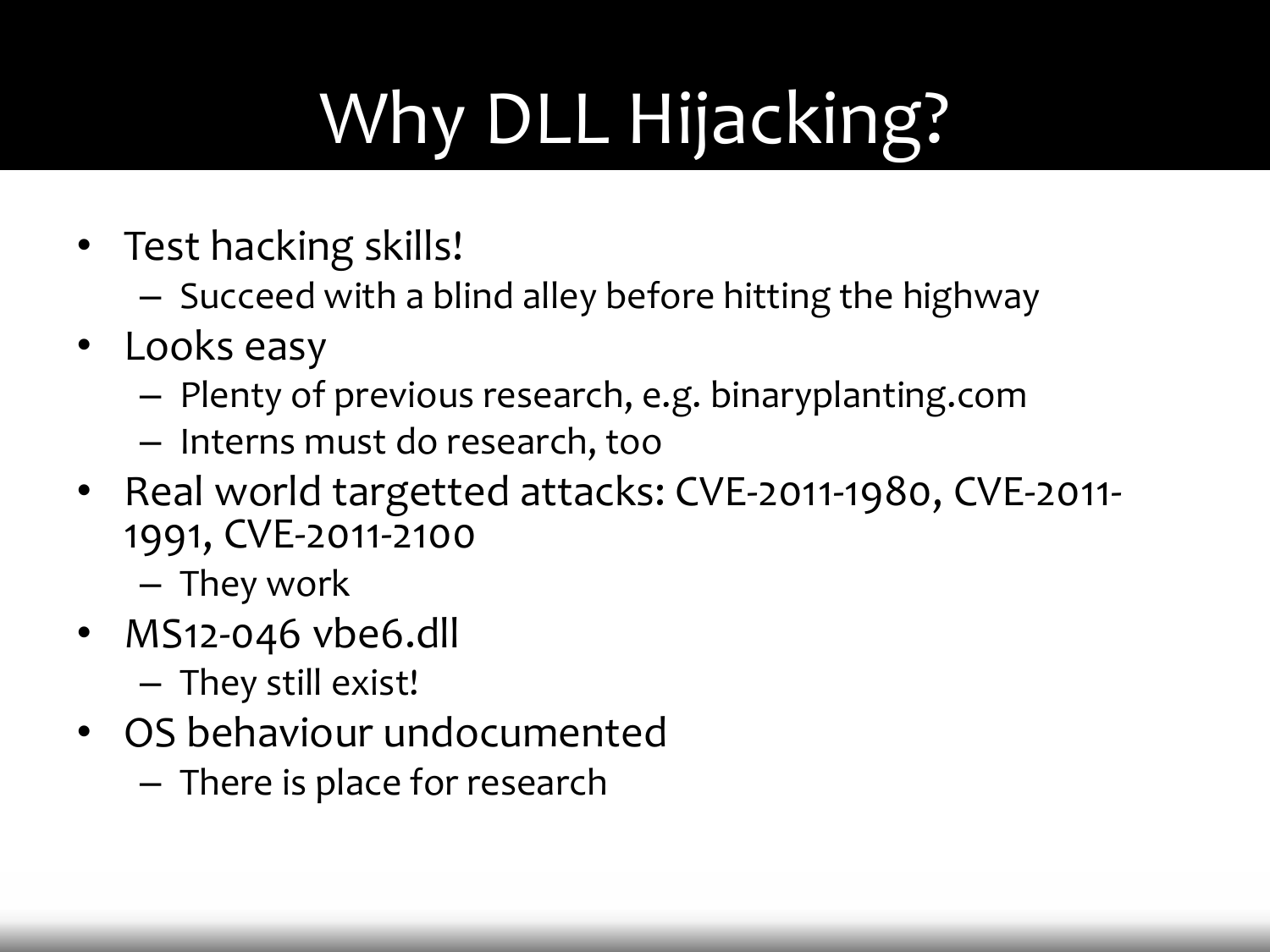## Research focus

- Top, clean platforms
	- Windows 7
	- Windows XP
	- Office 2010
	- Office 2007
	- Adobe Acrobat/Reader
- Find a new remote delivery vector
	- Not a ".dll" in e-mail attachment
	- Not a ".dll" in a network share
- Find something yet unfound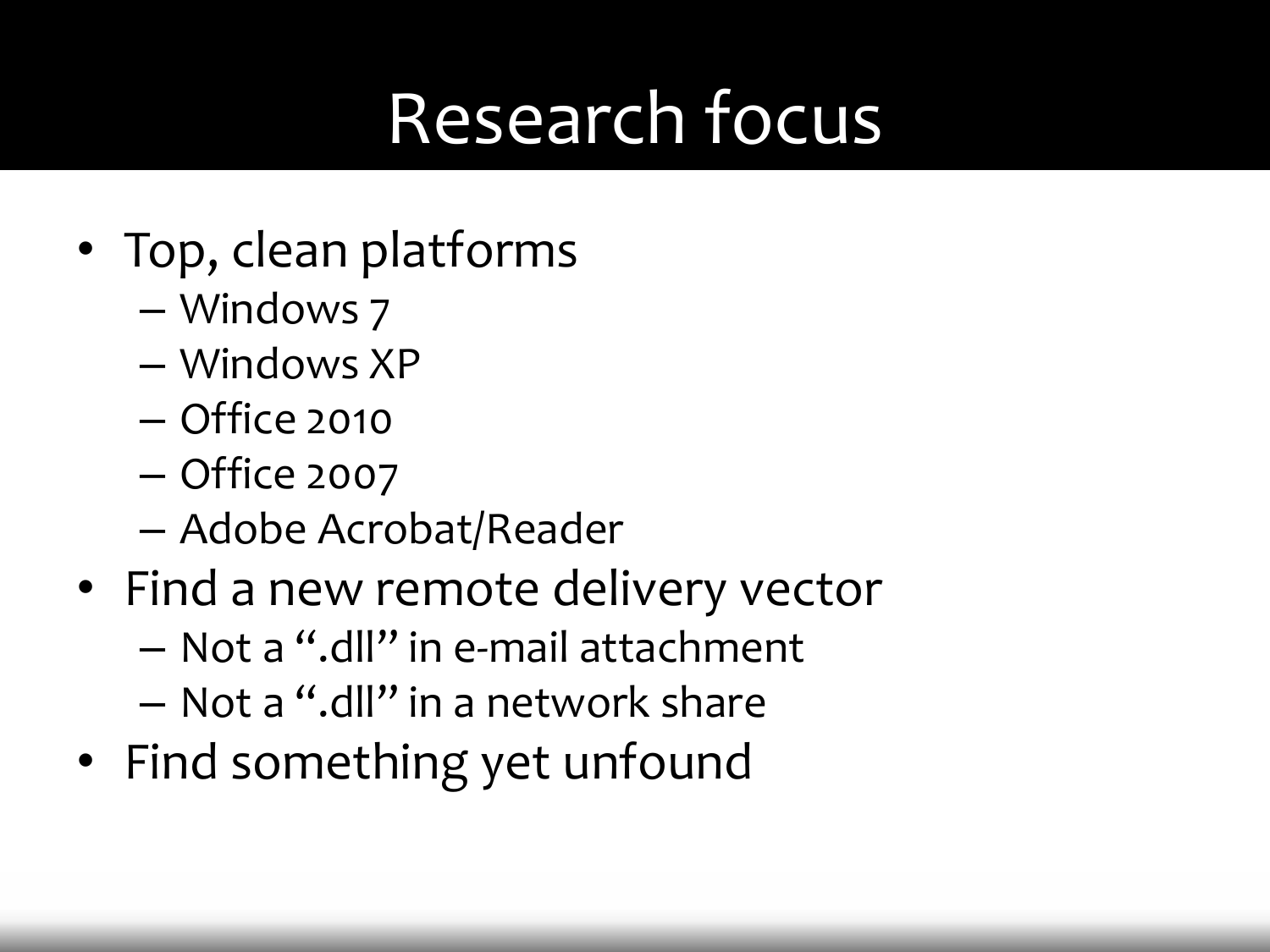# Tech recap

- Exe -> dll by relative path
- DLL Search Order
- Current Directory (CD) MS DOS rudiment
- Default: app path
- File open: file path
- Some other changes
- Exploitation profit: Bypass restrictions, LPE, **RCE**
- Vectors: local, local network, client-side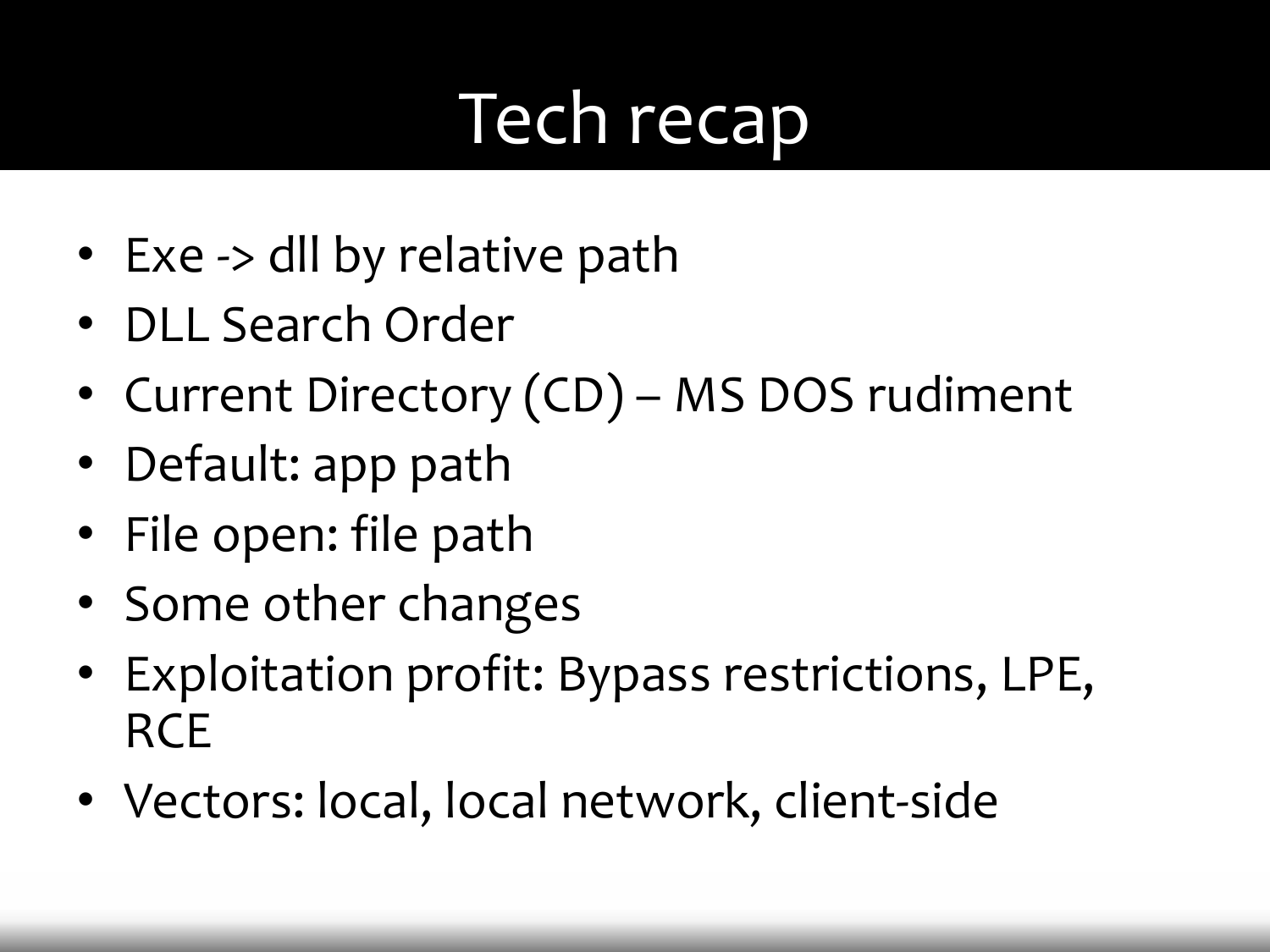#### Advantages

- 100% stable exploit
- 100% silent execution on non-supported targets
- Very little overhead
- No mess with protections
- ! Not fixable globally with simple measures like DEP/ASLR
	- Only developers education can help
	- Will reappear in new software forever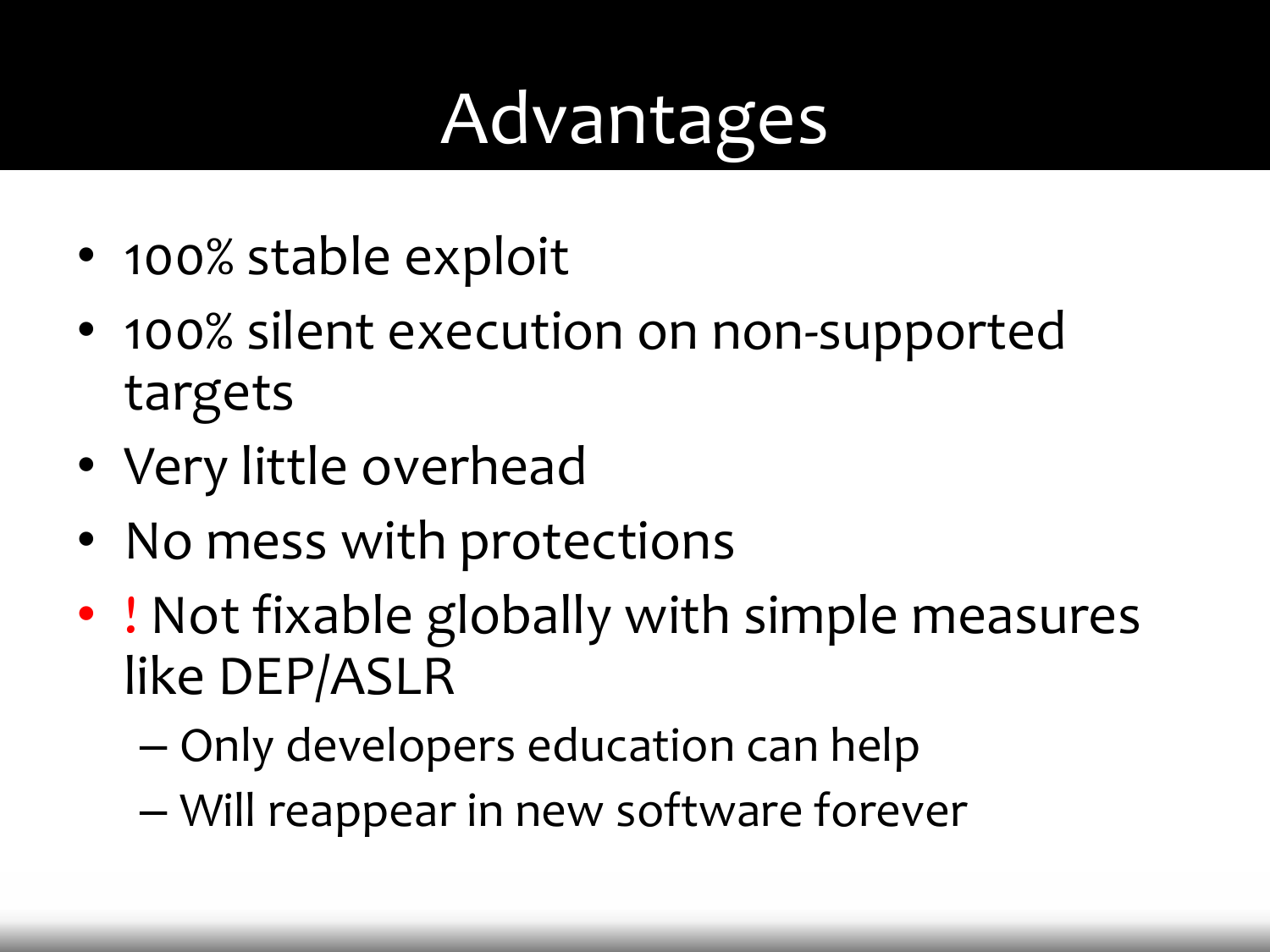# Challenges

- Search
	- "Trivial => already found" myth
- Exploitation
	- Nobody ever tried to manipulate CD
- User interaction
	- Triggered by clicking menus… now what?
- Masking / delivery
	- Document + DLL binding looks suspicious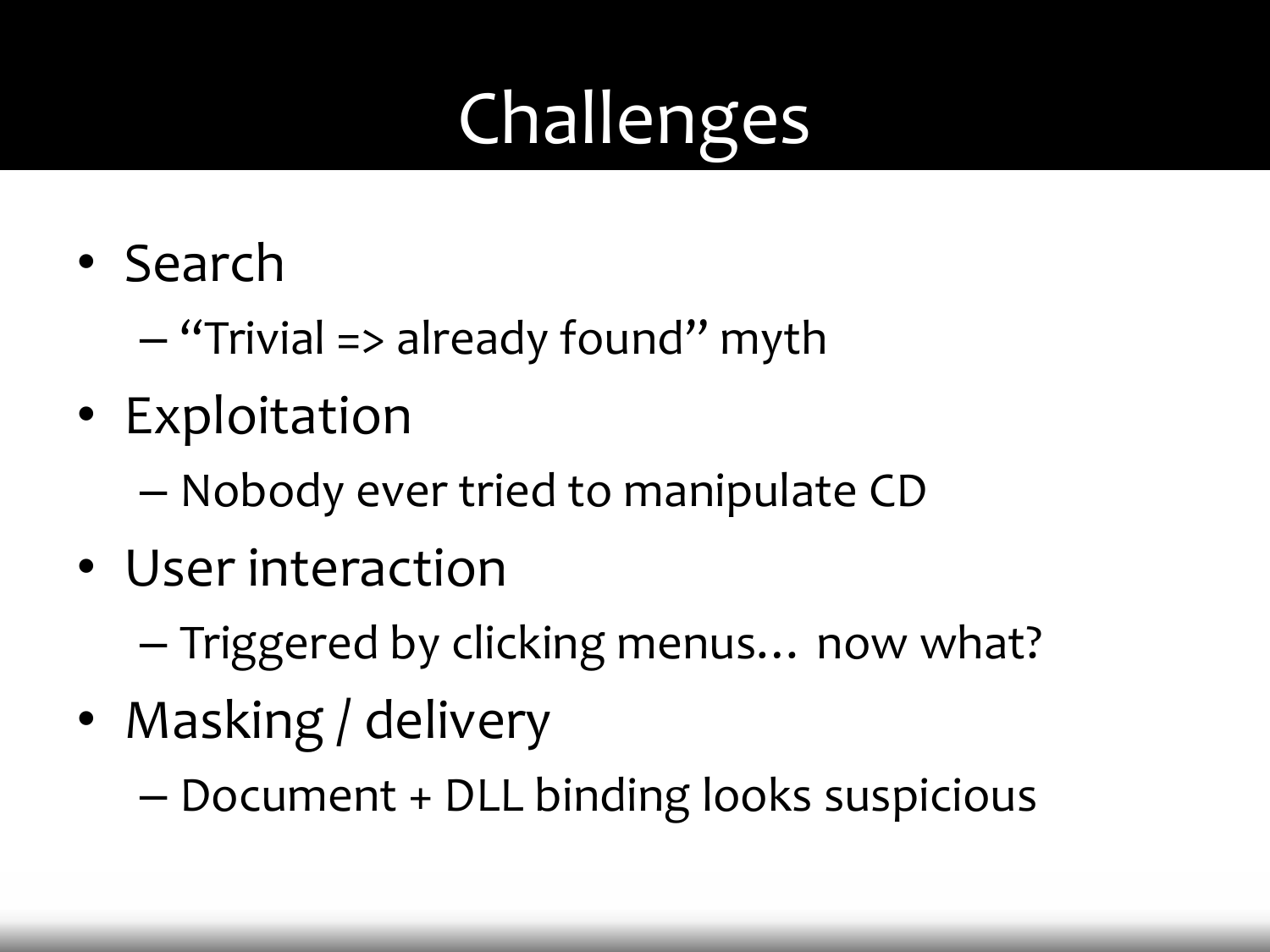#### **NONEXISTENT?**

Arguing myths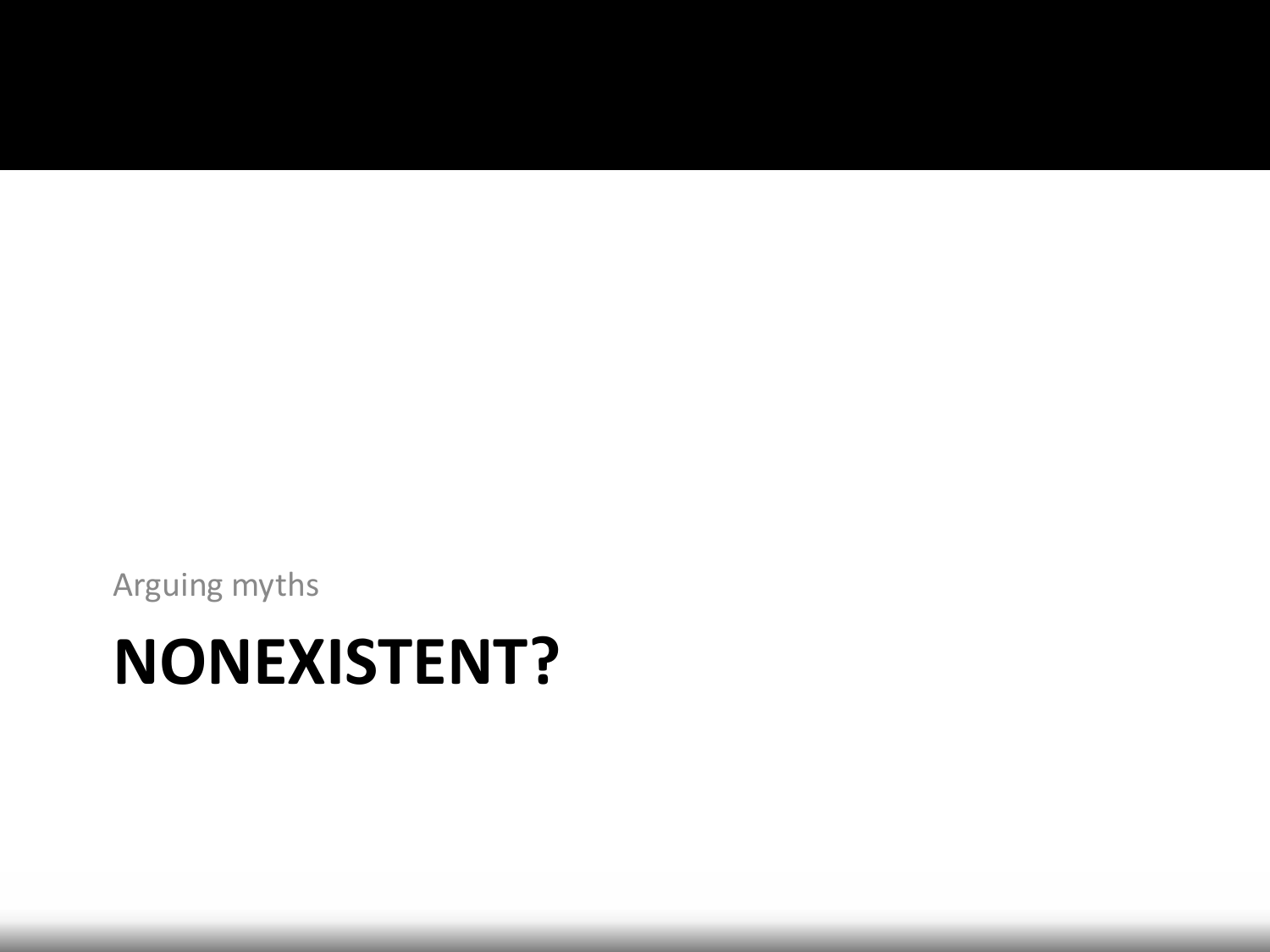## 7500+ missing Windows DLLs

| Α                   | B                                                                      |
|---------------------|------------------------------------------------------------------------|
| <b>Название DLL</b> | ОС, в которых отсутствует                                              |
| 449 avmenum.dll     | Windows 8, Server 2012, WindowsXP, Server 2003                         |
| 450 avmeter.dll     | Server 2008, Win Vista, Server 2012, Windows 7, Windows 8, Server 2003 |
| 451 avolprop.dll    | WindowsXP, Windows 8, Win Vista, Windows 7, Server 2003                |
| 452 avrt.dll        | WindowsXP, Server 2003                                                 |
| 453 avtapi.dll      | Server 2008, Windows 7, Server 2012, Win Vista, Windows 8, Server 2003 |
| 454 avway.dll       | Win Vista, Server 2008, Windows 7, Windows 8, Server 2003, Server 2012 |
| 455 axaltocm.dll    | Windows 7, Windows 8, WindowsXP, Server 2003, Server 2012              |
| 456 AxlnstSv.dll    | Server 2003, WindowsXP, Server 2008                                    |
| 457 AzRLPia.dll     | Windows 8, Win Vista, WindowsXP, Server 2012, Windows 7, Server 2008   |
| 458 azripia2.dll    | Windows 8, Windows 7, Server 2012, Win Vista, Server 2008, WindowsXP   |
| 459 azroleui.dll    | WindowsXP                                                              |
| 460 AzSqlExt.dll    | WindowsXP, Server 2003                                                 |
| 461 backsnap.dll    | Win Vista, Windows 8, WindowsXP, Server 2012, Windows 7, Server 2008   |
| 462 basebrd.dll     | Server 2003, WindowsXP                                                 |
| 463 basecsp.dll     | Server 2003, WindowsXP                                                 |
| 464 BatchParser.dll | Win Vista, Server 2003, Windows 7, Server 2008, Windows 8, WindowsXP   |
| 465 batt.dll        | Windows 8, Server 2012                                                 |
| 466 bcdeditai.dll   | Win Vista, Server 2008, Windows 7, Server 2003, WindowsXP              |
| 467 bcdprov.dll     | WindowsXP, Server 2003                                                 |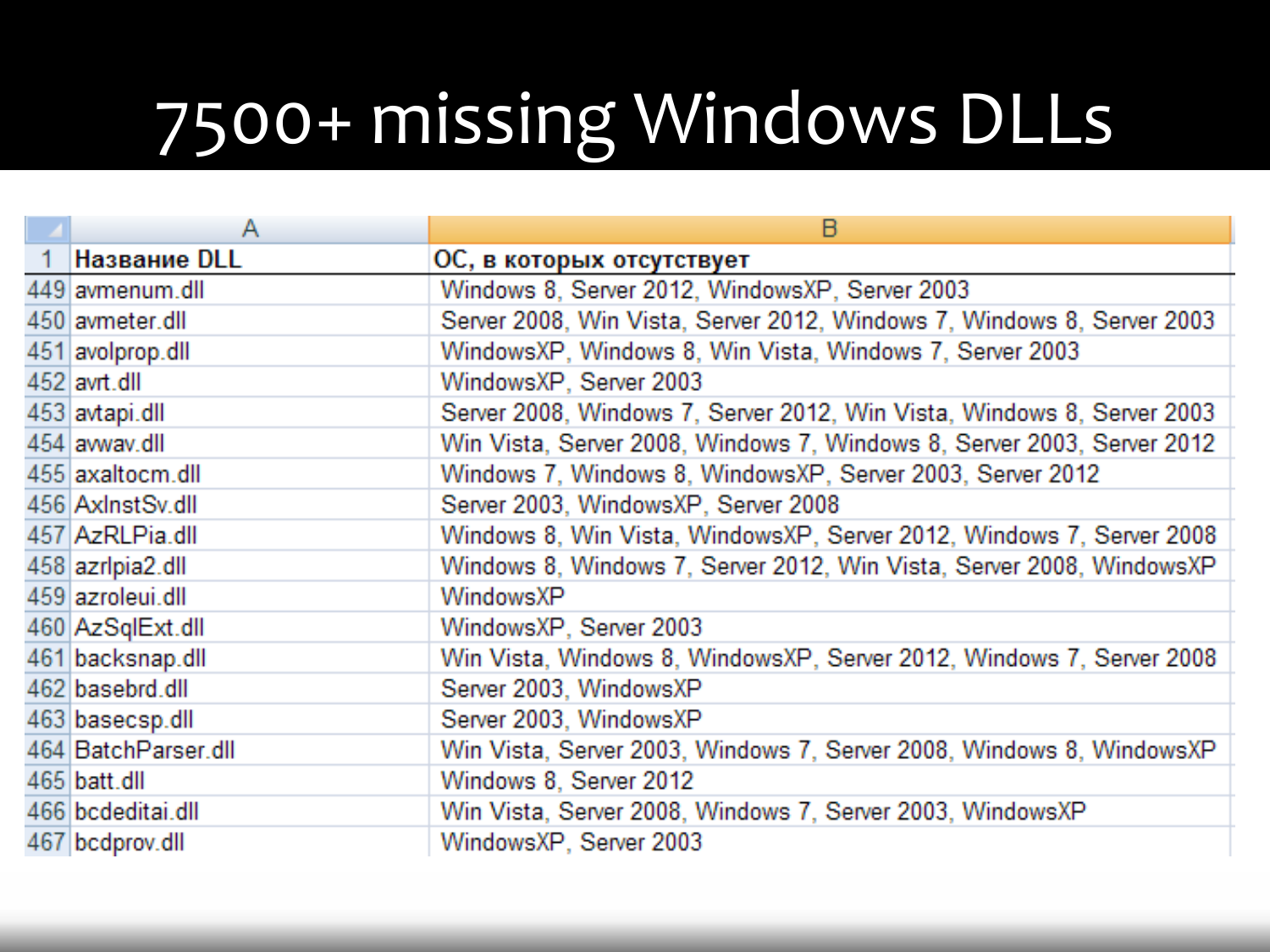### 20+ Mb filtered log per app

Time of Day Process Name 14:57:11.2682566 EXCEL.EXE 14:57:11,2751617 EXCEL.EXE 14:57:11.2753342 EXCEL.EXE 14:57:11,2756400 EXCEL.EXE 14:57:11.2757756 EXCEL.EXE 14:57:11,2759052 EXCEL.EXE 14:57:11.2760329 E EXCEL.EXE 14:57:11,3007070 **1** acrotray.exe 14:57:13,4089440 EXCEL.EXE 14:57:15,4962153 acrotray.exe 14:57:15,6574357 a acrotray.exe 14:57:15,6670424 acrotray.exe Ω 14:57:15.6769404 a acrotray.exe acrotray.exe 14:57:15.6990090 14:57:15,8030169 wmiprvse.exe 14:57:15.8198506 wmiprvse.exe 14:57:15,8267253 wmiprvse.exe 14:57:15,8913089 |wmiprvse.exe 14:57:15,8922964 wmiprvse.exel 14:57:15.9067852 |wmiprvse.exe 14:57:15,9154699 wmipryse.exe 14:57:15,9626356 lwmiprvse.exe 14:57:16,0462638 wmiprvse.exe 14:57:16,0470821 wmipryse.exe 14:57:16,3674810 wmipryse.exe 14:57:17,0191646 csrss.exe 14:57:17,0246286 Acrobat.exe 14:57:17.0562178 Acrobat.exe

| <b>FIL</b> | o heramnu               |
|------------|-------------------------|
| 836        | <b>A</b> CreateFile     |
| 836        | <b>A</b> CreateFile     |
| 836        | <b>L</b> CreateFile     |
| 836        | $\bigcup$ CreateFile    |
| 836        | <b>&amp;</b> CreateFile |
| 836        | <b>L</b> CreateFile     |
| 836        | $\mathsf k$ CreateFile  |
| 244        | $\bigcup$ CreateFile    |
| 836        | $\bigcup$ CreateFile    |
| 244        | $\bigcup$ CreateFile    |
| 244        | <b>L</b> CreateFile     |
| 244        | <b>&amp;</b> CreateFile |
| 244        | <b>∖</b> CreateFile     |
| 244        | <b>&amp;</b> CreateFile |
| 768        | <b>&amp;</b> CreateFile |
| 768        | <b>L</b> CreateFile     |
| 768        | <b>&amp;</b> CreateFile |
| 768        | <b>&amp;</b> CreateFile |
| 768        | <b>L</b> CreateFile     |
| 768        | $\bigcup$ CreateFile    |
| 768        | $\bigcup$ CreateFile    |
| 768        | <b>&amp;</b> CreateFile |
| 768        | <b>&amp;</b> CreateFile |
| 768        | $\mathsf k$ CreateFile  |
| 768        | $\bigcup$ CreateFile    |
| 348        | $\mathsf k$ CreateFile  |
| 568        | <b>A</b> CreateFile     |
| 568        | CreateFile              |
|            |                         |

**DID** Desister

| Path                                                                                   | Result |                |  |
|----------------------------------------------------------------------------------------|--------|----------------|--|
| C:\Program Files\Adobe\Acrobat 10.0\PDFMaker NAME NOT FOUND                            |        |                |  |
| D:\Program Files\Microsoft Office\Office12\MPS.dll_NAME                      NOT FOUND |        |                |  |
| C:\Windows\System32\MPS.dll                                                            |        | NAME NOT FOUND |  |
| C:\Windows\system\MPS.dll                                                              |        | NAME NOT FOUND |  |
| C:\Windows\MPS.dll                                                                     |        | NAME NOT FOUND |  |
| C:\Users\daemon\Desktop\MPS.dll                                                        |        | NAME NOT FOUND |  |
| C:\Program Files\Adobe\Acrobat 10.0\PDFMaker                                           |        | NAME NOT FOUND |  |
| C:\Program Files\Adobe\Acrobat 10.0\Acrobat\nt NAME NOT FOUND                          |        |                |  |
| C:\Program Files\Microsoft Office\Office12\ATMLINAME                      NOT FOUND    |        |                |  |
| C:\Program Files\Adobe\Acrobat 10.0\Acrobat\pr                                         |        | NAME NOT FOUND |  |
| C:\\Windows\System32\wbem\wbemcomn.dll                                                 |        | NAME NOT FOUND |  |
| C:\Program Files\Adobe\Acrobat 10.0\Acrobat\C                                          |        | NAME NOT FOUND |  |
| C:\Program Files\Adobe\Acrobat 10.0\Acrobat\R                                          |        | NAME NOT FOUND |  |
| C:\\w'indows\System32\wbem\NTDSAPI.dll                                                 |        | NAME NOT FOUND |  |
| C:\\Windows\System32\wbem\wbemcomn.dll                                                 |        | NAME NOT FOUND |  |
| C:\\Windows\System32\wbem\NTDSAPI.dll                                                  |        | NAME NOT FOUND |  |
| C:\\Windows\System32\wbem\NCObjAPI.DLL                                                 |        | NAME NOT FOUND |  |
| C:\\w'indows\System32\wbem\CRYPTBASE.dll                                               |        | NAME NOT FOUND |  |
| C:\Windows\System32\wbem\ntmarta.dll                                                   |        | NAME NOT FOUND |  |
| C:\\Windows\System32\wbem\CRYPTSP.dll                                                  |        | NAME NOT FOUND |  |
| 0:\\/\/indows\System32\wbem\RpcRtRemote.dll                                            |        | NAME NOT FOUND |  |
| C:\\Windows\System32\wbem\framedynos.dll                                               |        | NAME NOT FOUND |  |
| C:\Windows\System32\wbem\SspiCli.dll                                                   |        | NAME NOT FOUND |  |
| C:\\w'indows\System32\wbem\\WTSAPI32.dll                                               |        | NAME NOT FOUND |  |
| C:\Windows\System32\wbem\WMI.DLL                                                       |        | NAME NOT FOUND |  |
| C:\Program Files\Adobe\Acrobat 10.0\Acrobat\AdNAME                          NOT FOUND  |        |                |  |
| C:\Program Files\Adobe\Acrobat 10.0\Acrobat\V                                          |        | NAME NOT FOUND |  |
| C:\Program Files\Adobe\Acrobat 10.0\Acrobat\C                                          |        | NAME NOT FOUND |  |
|                                                                                        |        |                |  |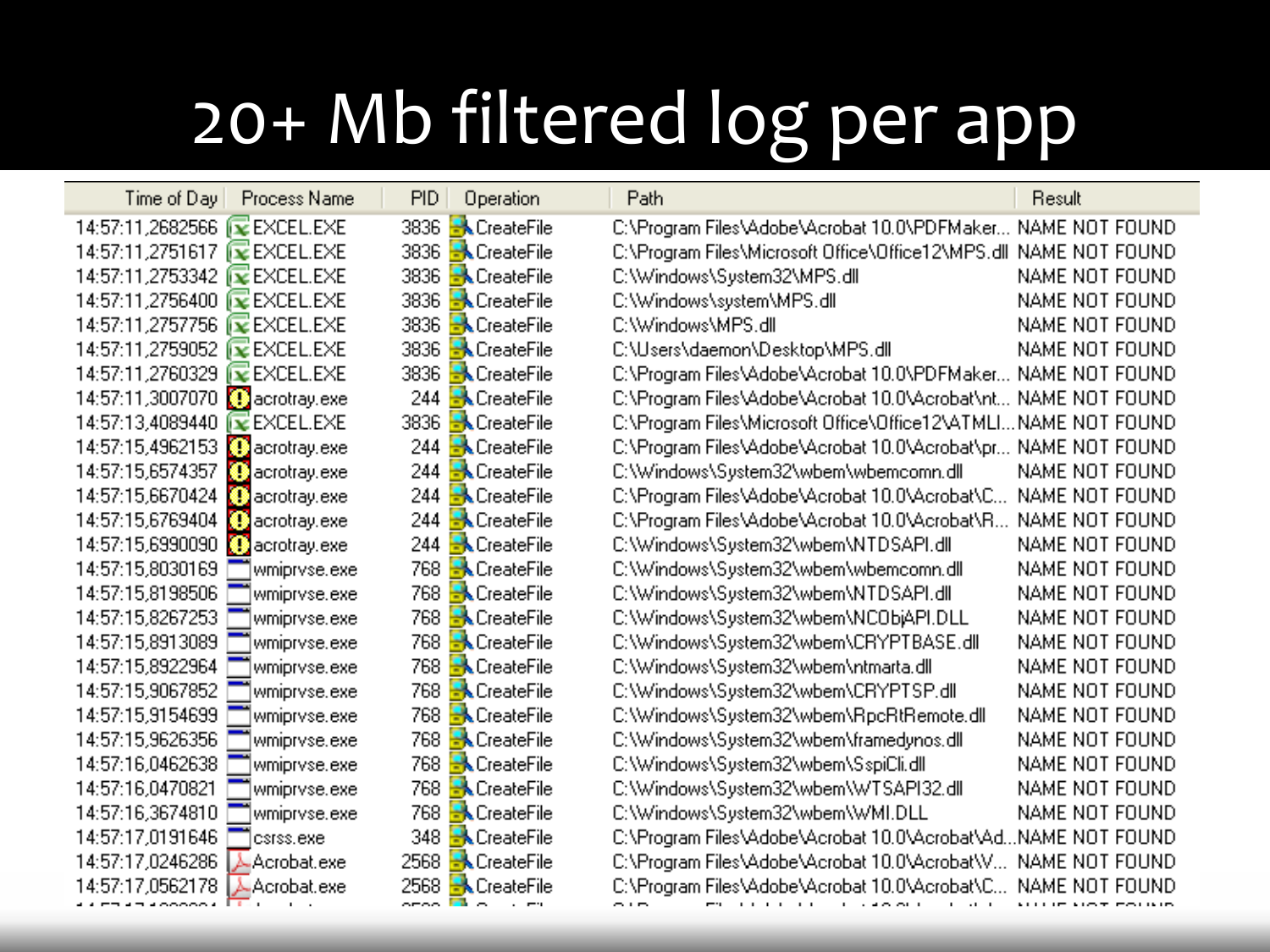#### **NOT EXPLOITABLE?**

Arguing myths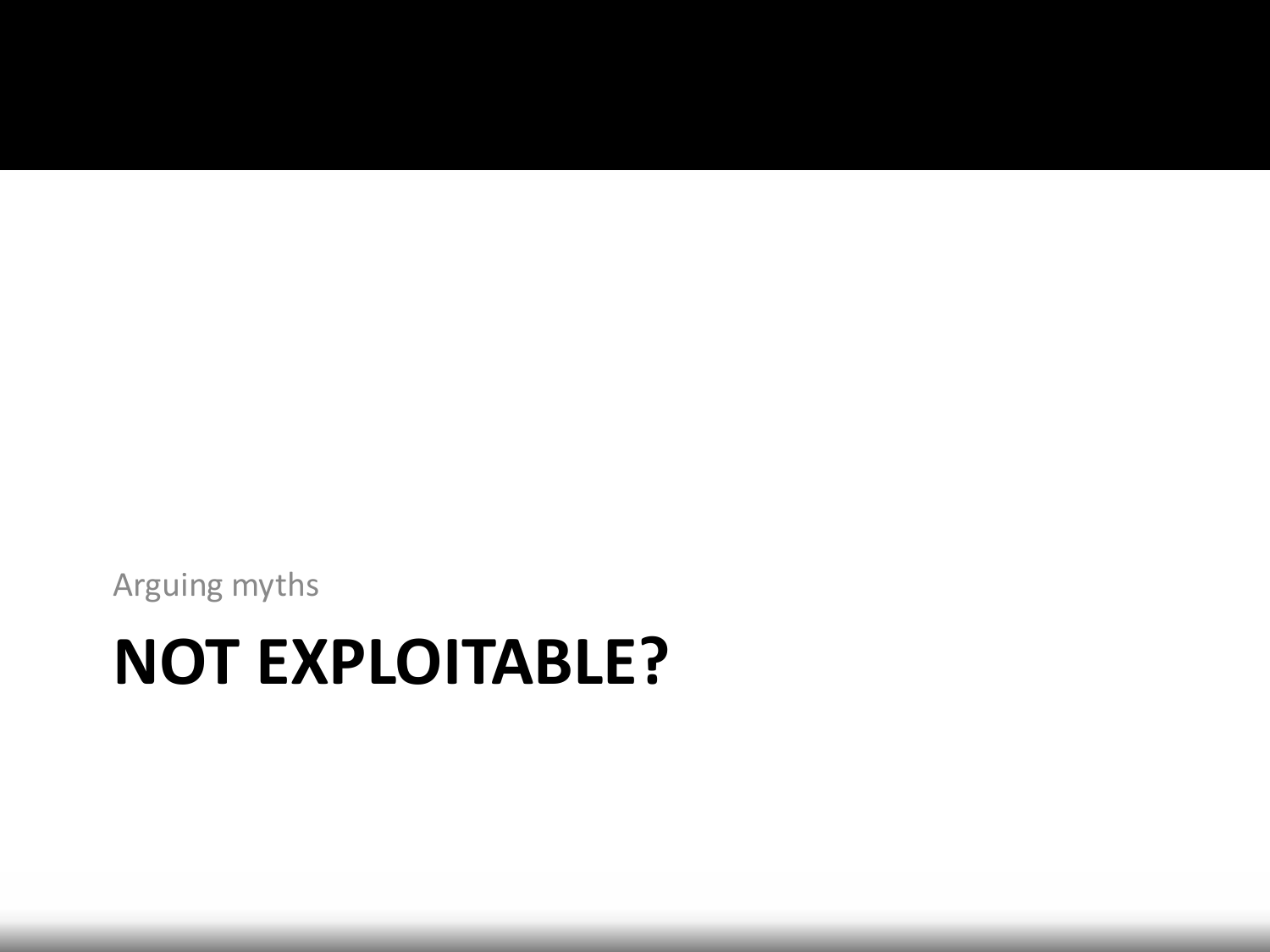# Good!

|                                | Time of Day   Process Name | PID. | <b>Operation</b>        | Path.                    | Result         |
|--------------------------------|----------------------------|------|-------------------------|--------------------------|----------------|
| 1:54:23,2735941                | ÎOUTLOOK.EXE               |      | 3288 .SQueryDpen        | D:\ TEST \imageres.dll   | NAME NOT FOUND |
| 1:54:35,0773821                | OUTLOOK.EXE                |      | 3288 <b>K</b> QueryOpen | D:\ TEST \cryptui.dll    | NAME NOT FOUND |
| 1:54:45,8151853                | <b>Galmpc-hc.exe</b>       |      | 3044 <b>N</b> QueryOpen | D:\_TEST_\xvidcore.dll   | NAME NOT FOUND |
| 1:54:45,8161857                | <b>Galmpc-hc.exe</b>       |      | 3044 <b>R</b> QueryOpen | D:\ TEST \wvidcore.dll   | NAME NOT FOUND |
| 1:54:45,8182477 6 mpc-hc.exe   |                            |      | 3044 <b>R</b> QueryOpen | D:\ TEST \avisynth.dll   | NAME NOT FOUND |
| 1:54:45,8188166 63 mpc-hc.exe  |                            |      | 3044 <b>N</b> QueryOpen | D:\ TEST \avisynth.dll   | NAME NOT FOUND |
| 1:54:45,8217443 6 mpc-hc.exe   |                            |      | 3044 <b>N</b> QueryOpen | D:\ TEST \ff liba52.dll  | NAME NOT FOUND |
| 1:54:45,8224413 6 mpc-hc.exe   |                            |      | 3044 <b>N</b> QueryOpen | D:\ TEST \ff liba52.dll  | NAME NOT FOUND |
| 1:54:45,8251856 for mpc-hc.exe |                            |      | 3044 <b>N</b> QueryOpen | D:\ TEST_\IntelQuickSyn  | NAME NOT FOUND |
| 1:54:45,8259004                | <b>Galmpc-hc.exe</b>       |      | 3044 <b>N</b> QueryOpen | D:\ TEST \IntelQuickSyn. | NAME NOT FOUND |
| 1:54:45,9473821                | <b>Gailmpc-hc.exe</b>      |      | 3044 <b>N</b> QueryOpen | D:\ TEST \xvidcore.dll   | NAME NOT FOUND |
| 1:54:45,9481133                | salmpc-hc.exe              |      | 3044 <b>R</b> QueryOpen | D:\_TEST_\xvidcore.dll   | NAME NOT FOUND |
| 1:54:45,9510509                | <b>Salmpc-hc.exe</b>       |      | 3044 <b>N</b> QueryOpen | D:\ TEST \avisynth.dll   | NAME NOT FOUND |
| 1:54:45,9517870                | <b>Galmpc-hc.exe</b>       |      | 3044 <b>N</b> QueryOpen | D:\ TEST \avisynth.dll   | NAME NOT FOUND |
| 1:54:45,9550430                | <b>Gaimpe-hc.exe</b>       |      | 3044 <b>N</b> QueryOpen | D:\ TEST \ff liba52.dll  | NAME NOT FOUND |
| 1:54:45,9558464 60 mpc-hc.exe  |                            |      | 3044 <b>N</b> QueryOpen | D:\ TEST \ff_liba52.dll  | NAME NOT FOUND |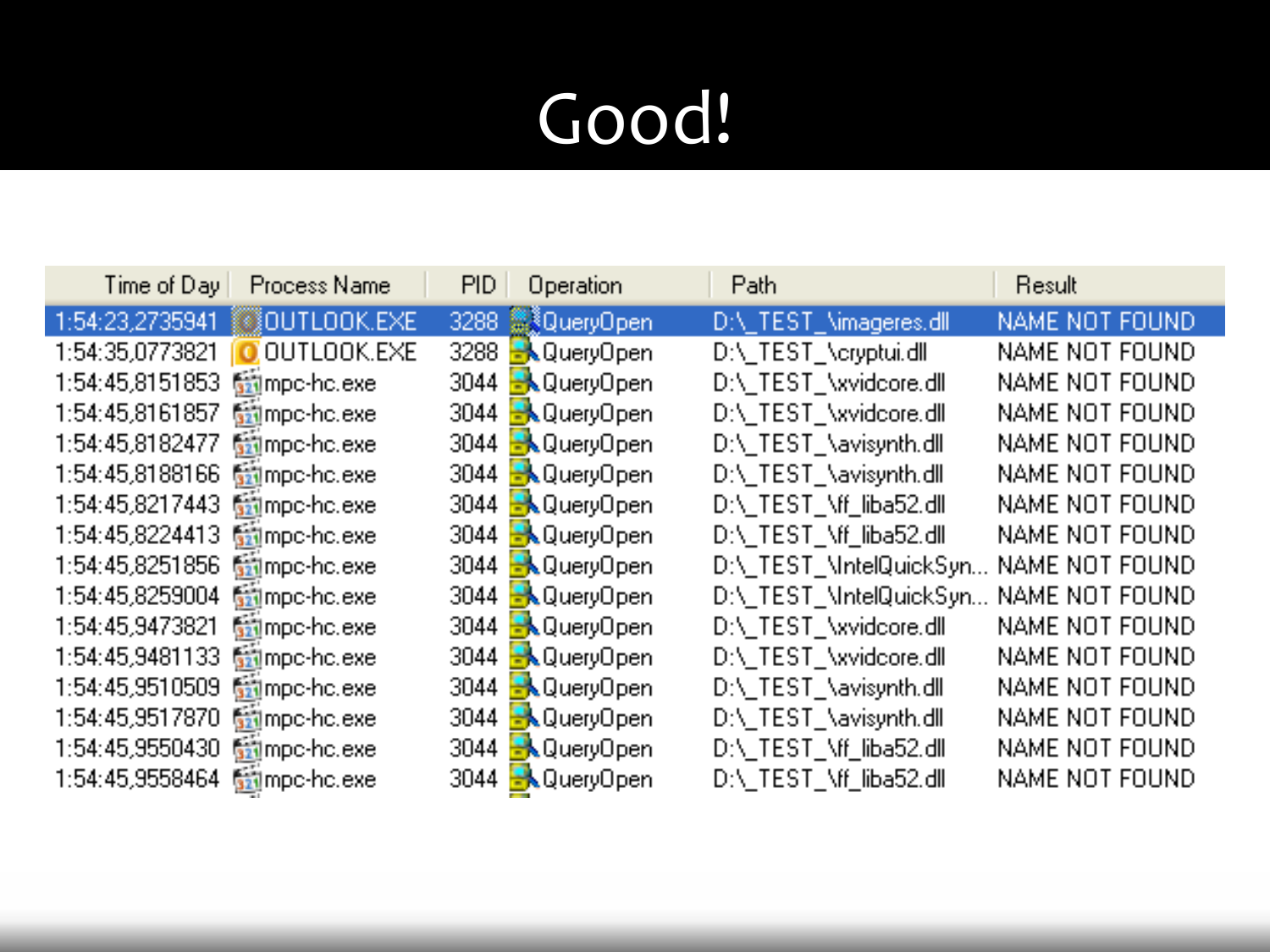## Not so good

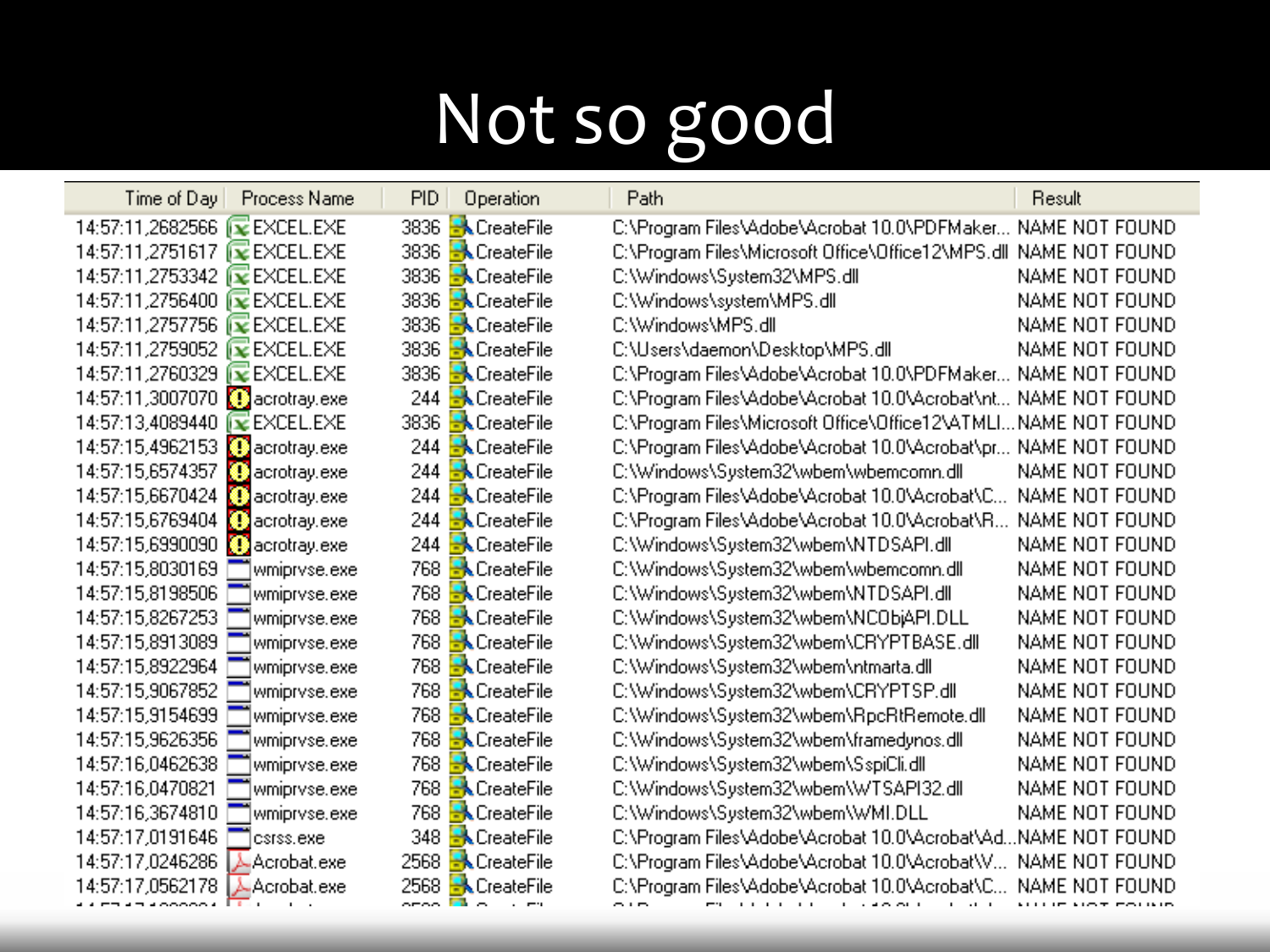## Goal: manipulate CD

If SafeDilSearchMode is enabled, the search order is as follows:

- 1. The directory from which the application loaded.
- 2. The system rectory. Use the GetSystemDirectory function to get the pat
- 3. The 16-bit stem directory. There is no function that obtains the path of the
- The Wind as directory. Use the GetWindowsDirectory function to get the
- 5. The current directory.
- 6. The directories that are listed in the PATH environment variable. Note that Paths registry key. The App Paths key is not used when computing the DL

If SafeDIISearchMode is disabled, the search order is as follows:

- rectory from which the application loaded. 1. The
- The current directory. 2.
- The system directory. Use the GetSystemDirectory function to get the pat 3.
- 4. The 16-bit system directory. There is no function that obtains the path of the
- 5. The Windows directory. Use the GetWindowsDirectory function to get the
- 6. The directories that are listed in the PATH environment variable. Note that Paths registry key. The App Paths key is not used when computing the DI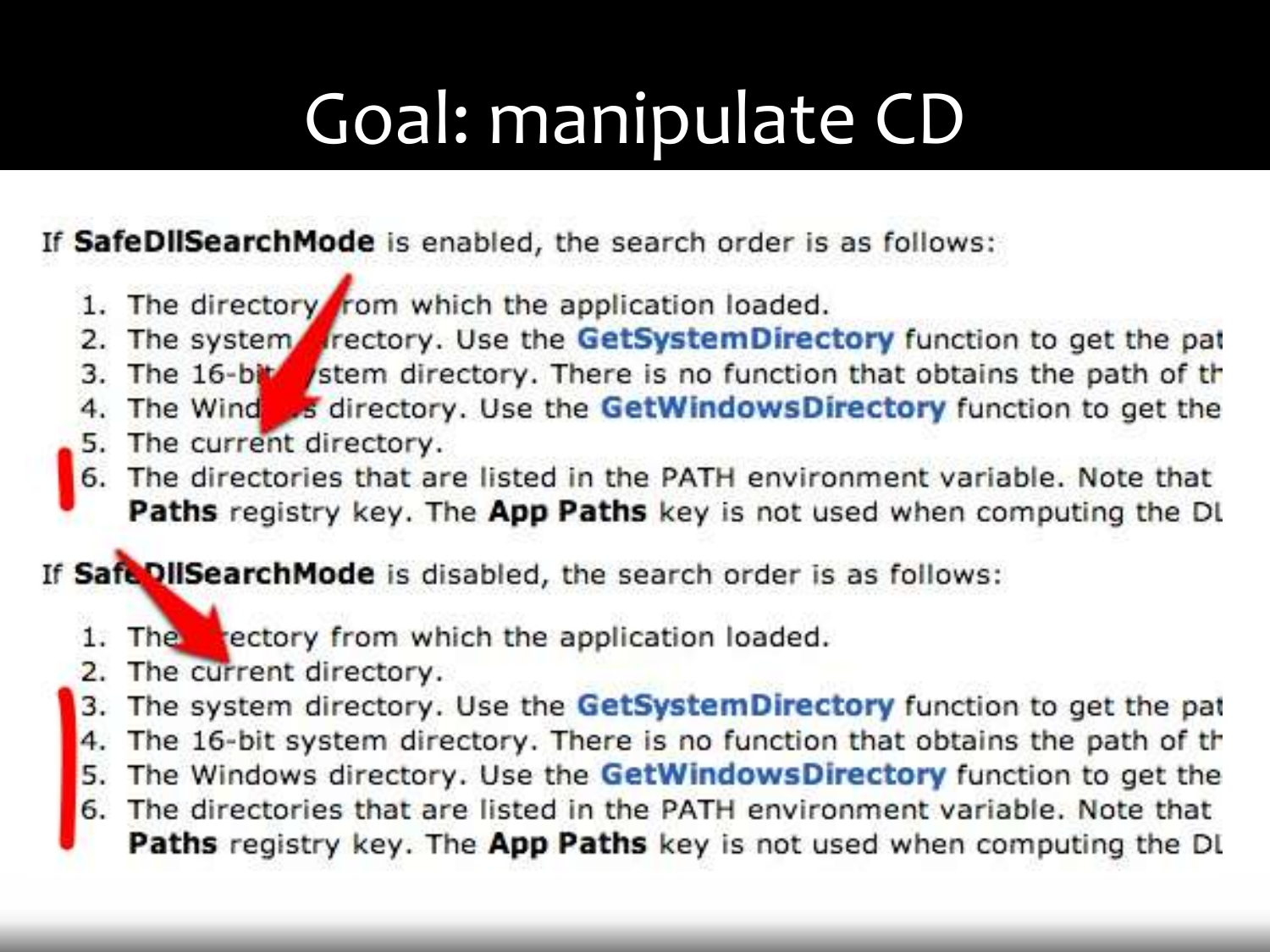### CD internals

- 0:005> dt \_PEB @\$peb -r
- ntdll! PEB
- ...
- +0x010 ProcessParameters : 0x00020000 \_RTL\_USER\_PROCESS\_PARAMETERS
- $\bullet$  ...
- +0x024 CurrentDirectory : \_CURDIR
- +0x000 DosPath : \_UNICODE\_STRING "C:\Documents and Settings\h\My Documents\"
	- +0x008 Handle : 0x00000b50 Void
- •
- $\frac{1}{10}$  получение адреса CurrentDirectory (первый dword размеры, второй указатель на строку)
- 0:005> dd poi(@\$peb+0x010)+0x024
- 00020024 02080052 00020290 00000b50 01840182
- 00020034 00020498 006e006c 0002061c 00740072
- // проверка адреса CD
- 0:005> du 0x20290
- 00020290 "C:\Documents and Settings\h\My D"
- 000202d0 "ocuments\"
- •
- // точка останова
- 0:005> ba w 4 0x20290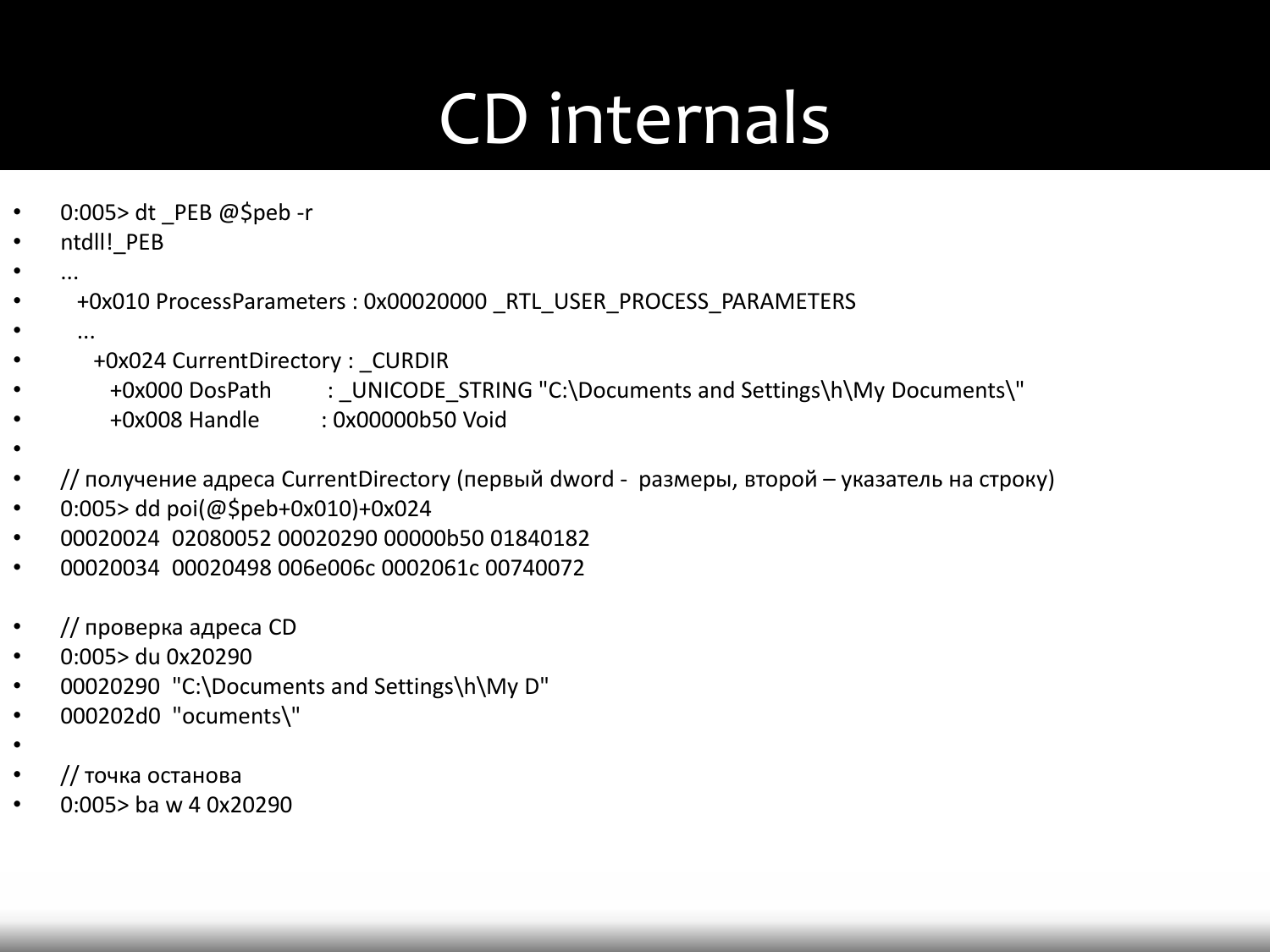## CD internals - 2

- MSDN: "it is the directory in which the active application started, unless it has been explicitly changed" – actually no
- Way of starting an app affects CD
	- App exec default: app dir
	- App exec: Software\Microsoft\Windows\CurrentVersion\App Paths
	- Exec by lnk: lnk dir
	- Document open: document dir
	- CreateProcess(): lpCurrentDirectory
- CD set internally by some API
	- GetOpenFileName() / GetSaveFileName()
	- FindFirstFile() / FindNextFile() (presumably)
- Many file system APIs depend on CD
	- So developers call SetCurrentDirectory() every now and then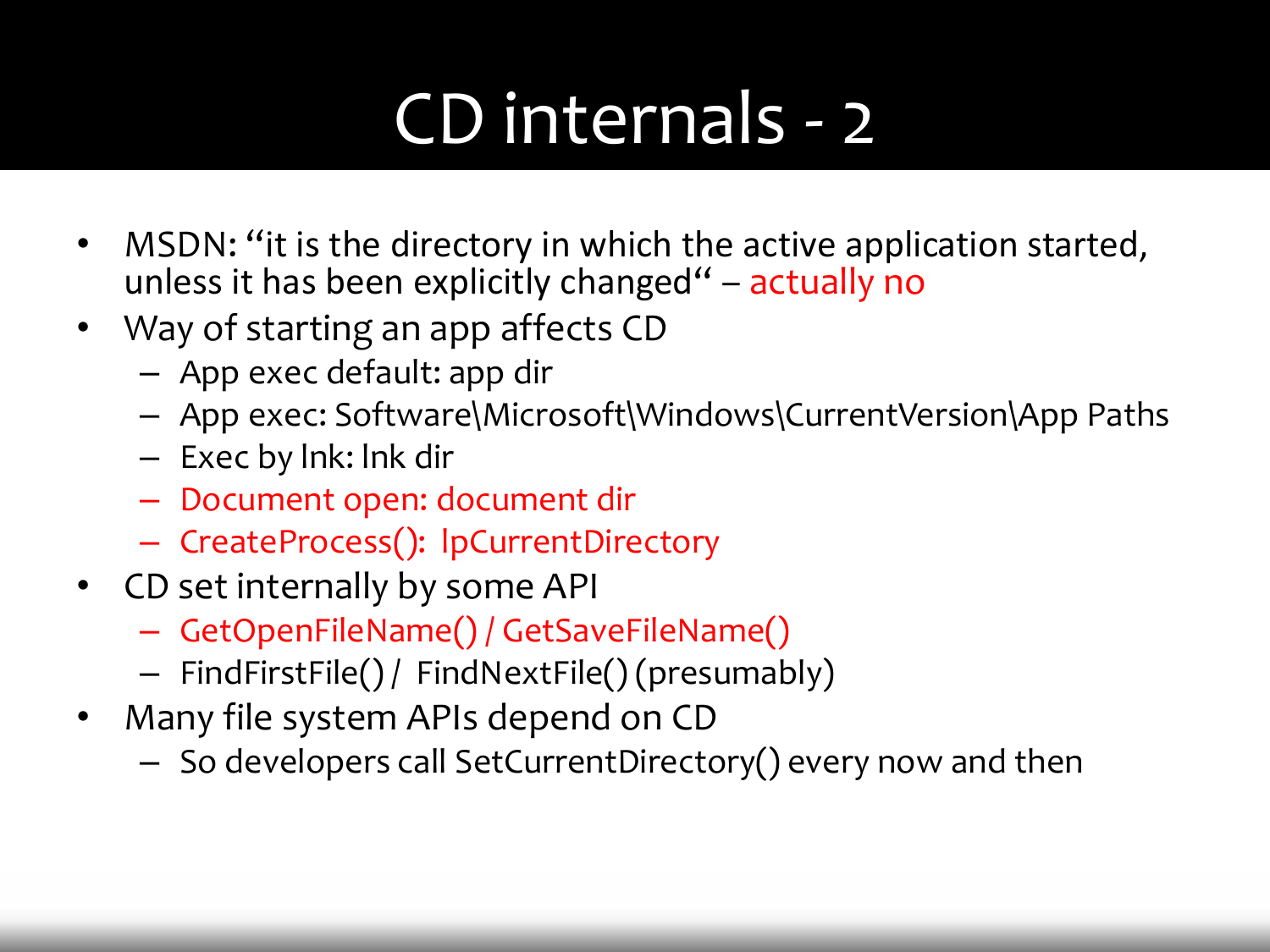## So...?

| 1984 .SCreateFile        | C:\Program Files\\Windows Media Player\rapi.dll              | NAME NOT FOUND  |
|--------------------------|--------------------------------------------------------------|-----------------|
| 1984 <b>N</b> CreateFile | C:\Windows\System32\rapi.dll                                 | NAME NOT FOUND  |
| 1984 <b>N</b> CreateFile | C:\Windows\system\rapi.dll                                   | NAME NOT FOUND  |
| 1984 <b>- CreateFile</b> | C:\Windows\rapi.dll                                          | NAME NOT FOUND  |
| 1984 <b>N</b> CreateFile | C:\Program Files\Windows Media Player\rapi.dll               | NAME NOT FOUND  |
| 1984 <b>N</b> CreateFile | C:\Program Files\Adobe\Acrobat 10.0\PDFMaker\Office\rapi.dll | NAME NOT FOUND  |
| 1984 <b>R</b> CreateFile | C:\Program Files\Adobe\Acrobat 10.0\Acrobat\rapi.dll         | NAME NOT FOUND  |
| 1984 <b>R</b> CreateFile | C:\Program Files\Microsoft Office\Office14\rapi.dll          | NAME NOT FOUND  |
| 1984 <b>N</b> CreateFile | C:\Windows\System32\rapi.dll                                 | NAME NOT FOUND. |
| 1984 <b>N</b> CreateFile | C:\\Windows\rapi.dll                                         | NAME NOT FOUND  |
| 1984 <b>R</b> CreateFile | C:\Windows\System32\wbem\rapi.dll                            | NAME NOT FOUND  |
| 1984 <b>N</b> CreateFile | C:\Windows\System32\WindowsPowerShell\v1.0\rapi.dll          | NAME NOT FOUND  |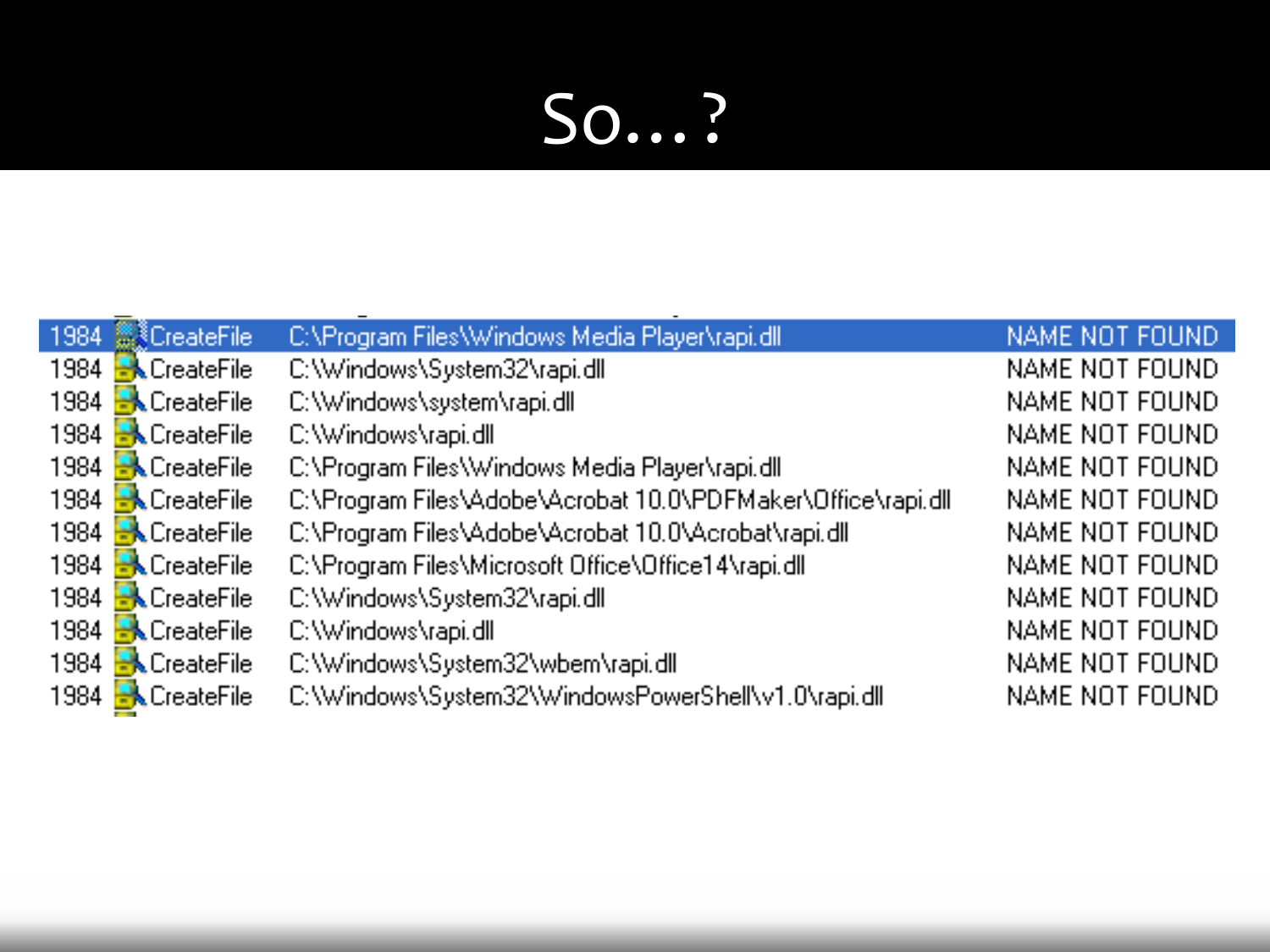#### Local exploitation

- Bypass restrictions/LPE: place exploit DLL into unrestricted location
- Consider %PATH%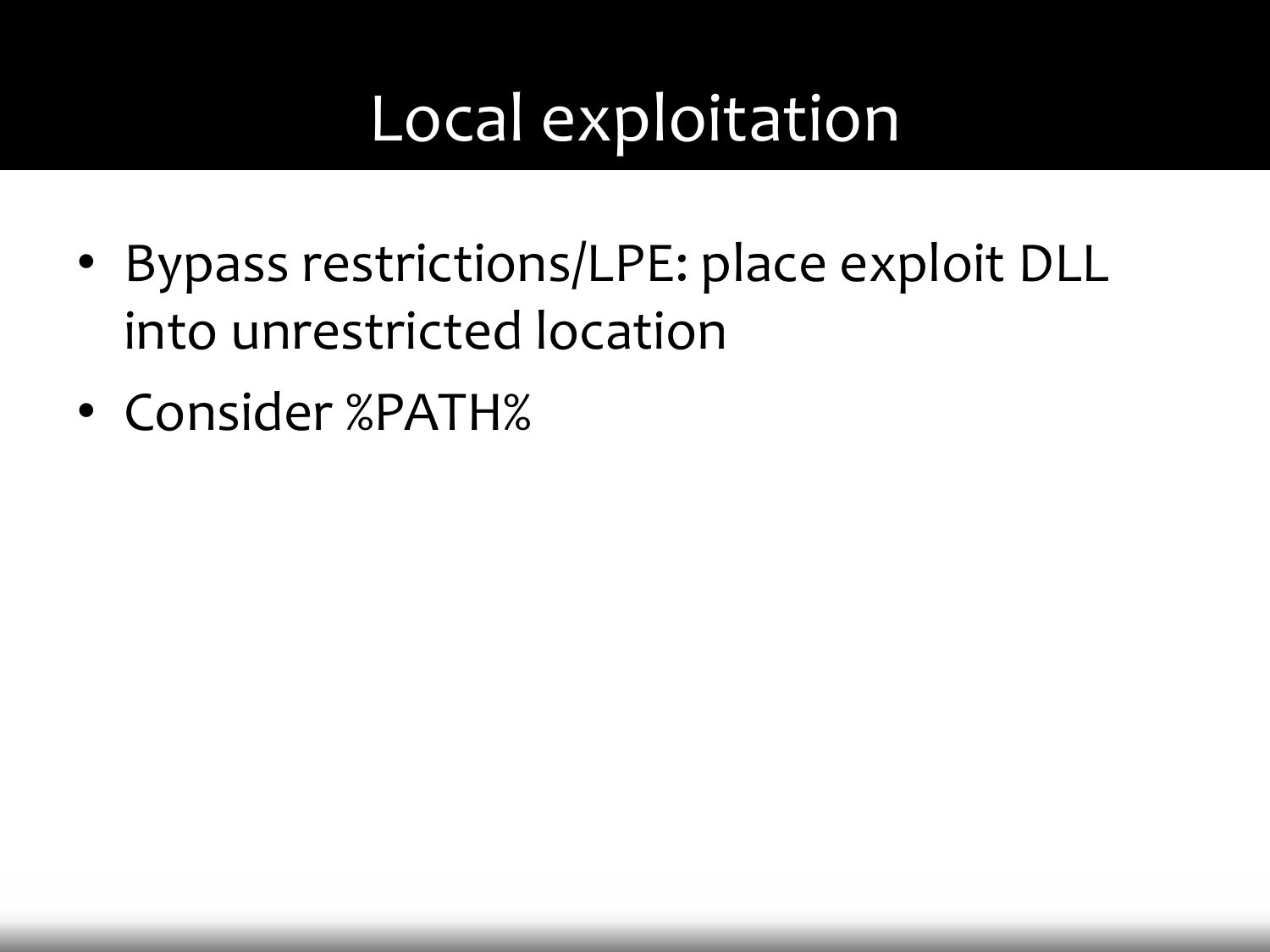#### PATH FTW

I experience a very strange problem. I have the following path variable.

1  $\frac{1}{2}$ 

%SystemRoot%\system32\WindowsPowerShell\v1.0\;C:\Python27\;C:\Python27\Scripts;C: \Program Files\Common Files\Microsoft Shared\Windows Live;C:\Program Files (x86)\Common Files\Microsoft Shared\Windows Live;C:\Windows\system32;C:\Windows;C:\Windows\System32\Wbem;C:\Windows\System32\W indowsPowerShell\v1.0\;C:\Program Files (x86)\Lenovo\Access Connections\;C:\Program Files\ThinkPad\Bluetooth Software\;C:\Program Files\ThinkPad\Bluetooth Software\syswow64;C:\SWT00LS\ReadyApps;C:\Program Files (x86)\Windows Live\Shared;C:\Program Files (x86)\GTK2-Runtime\bin;C:\Program Files\Intel\WiFi\bin\;C:\Program Files\Common Files\Intel\WirelessCommon\;C:\Users\Robert\AppData\Roaming\Python\Scripts;C:\Wind ows\system32\WindowsPowerShell\v1.0\;C:\Program Files\Common Files\Microsoft Shared\Windows Live;C:\Program Files (x86)\Common Files\Microsoft Shared\Windows Live;C:\Windows\system32;C:\Windows;C:\Windows\System32\Wbem;C:\Windows\System32\W indowsPowerShell\v1.0\;C:\Program Files (x86)\Lenovo\Access Connections\;C:\Program Files\ThinkPad\Bluetooth Software\;C:\Program Files\ThinkPad\Bluetooth Software\syswow64;C:\SWT00LS\ReadyApps;C:\Program Files (x86)\Windows Live\Shared;C:\Program Files (x86)\GTK2-Runtime\bin;C:\Program Files\Intel\WiFi\bin\;C:\Program Files\Common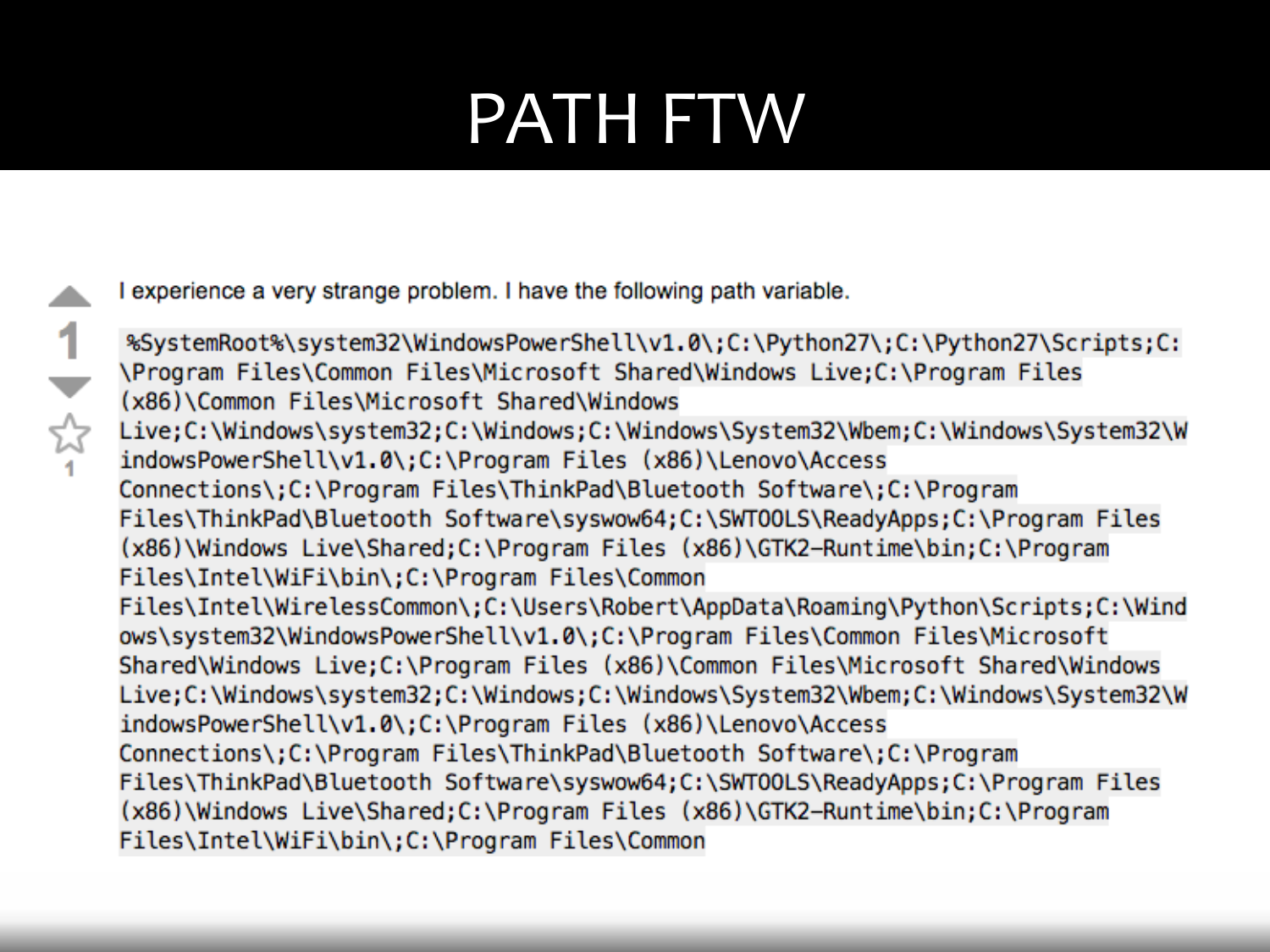#### Remote exploitation

- Just open a document (the lucky case)
- Make user Open/Save/Import/Export files, then trigger
- Or automate file operations with a script
- Induce an app state with CD changed by developer
- Set CD explicitly
- Find an app that CreateProcess()-es vulnerable app with good CD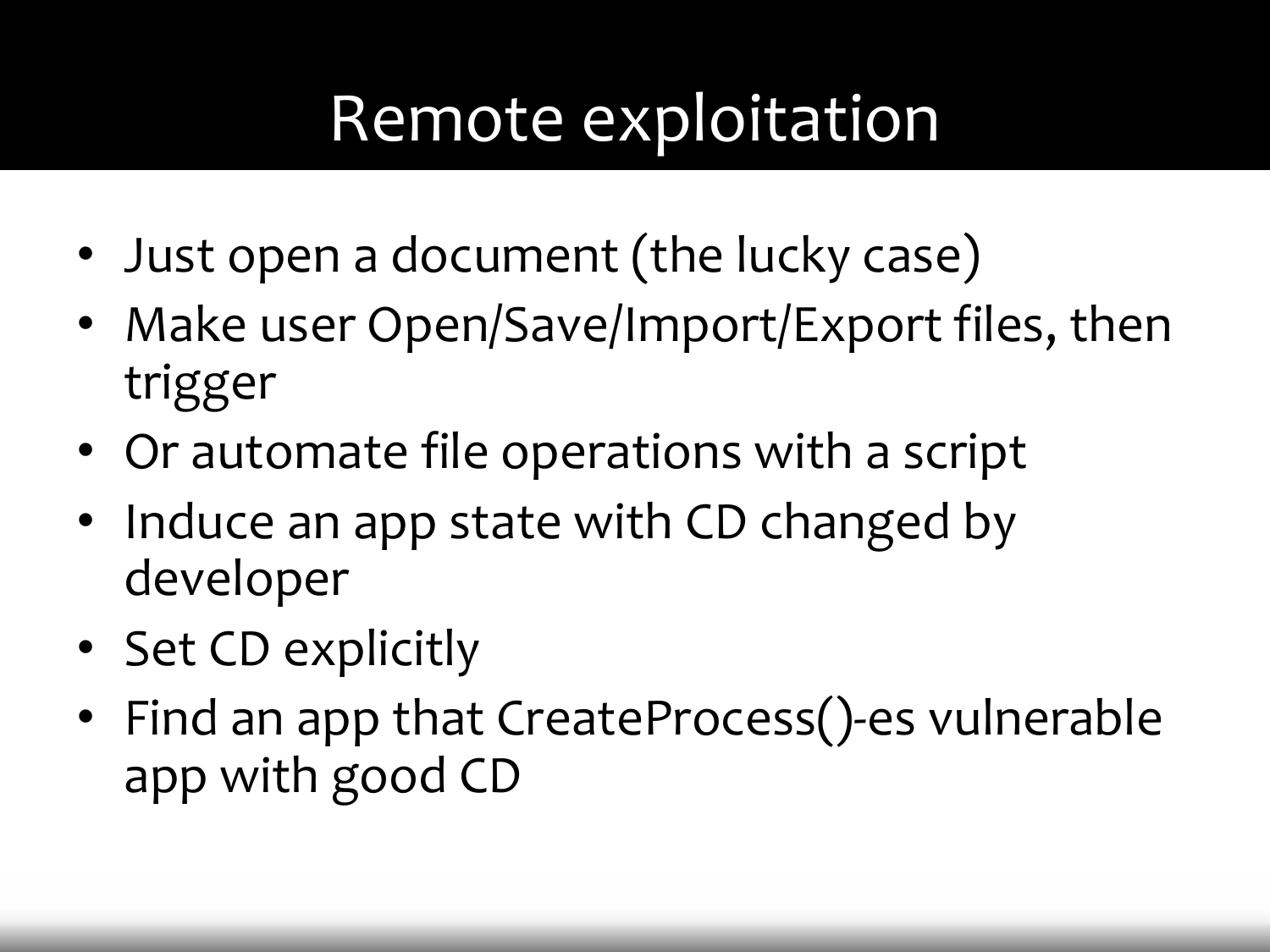# **EXPLOIT DLL TOO OBVIOUS?**

Arguing myths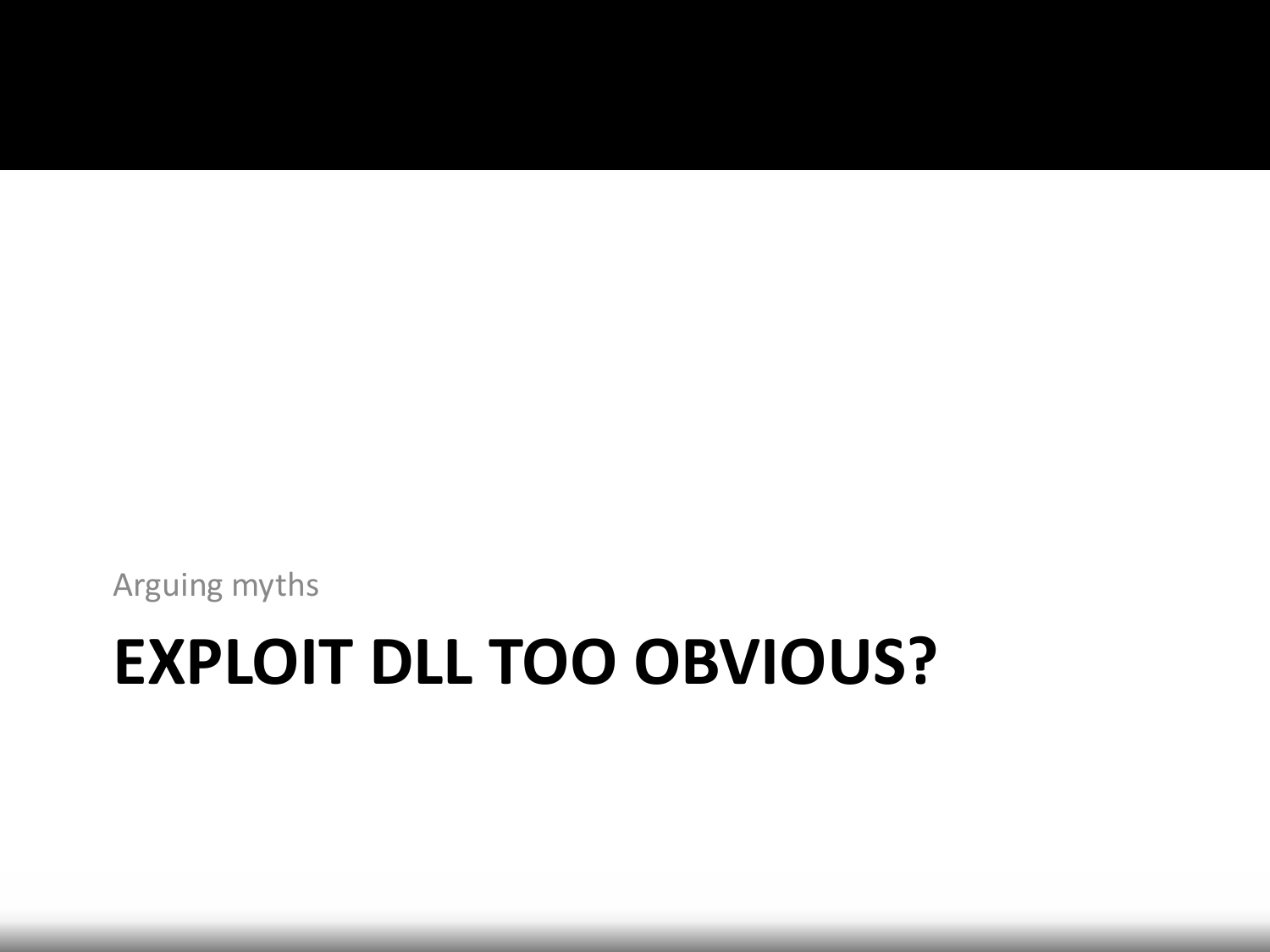# No hiding

The PDF was detected on April 13 in a 7z archive, which included

- 1) 2 clean pdfs (have some info about the victim and not included for the
- 2) oleacc.dll Size: 32768 MD5: BADD488212891EBC1D76BE901E70D4A1
- 3) Speaker information1.pdf Size: 12253 MD5: 7EA84B62DA84DCD8B6F577D6
- 4) Thumbs.db 34816 bytes 2898107be3c4ac71cd16898b6a08fe87

| Name.                    | <b>Size</b> | Type                  |
|--------------------------|-------------|-----------------------|
| Agenda.pdf               | 45 KB       | Adobe Acrobat Doc     |
| oleacc.dll               | 32 KB       | Application Extension |
| Speaker Information1.pdf | 12 KB       | Adobe Acrobat Doc     |
| Speaker Information2.pdf | 174 KB      | Adobe Acrobat Doc     |
| Thumbs.db                | 16 KB       | Data Base File        |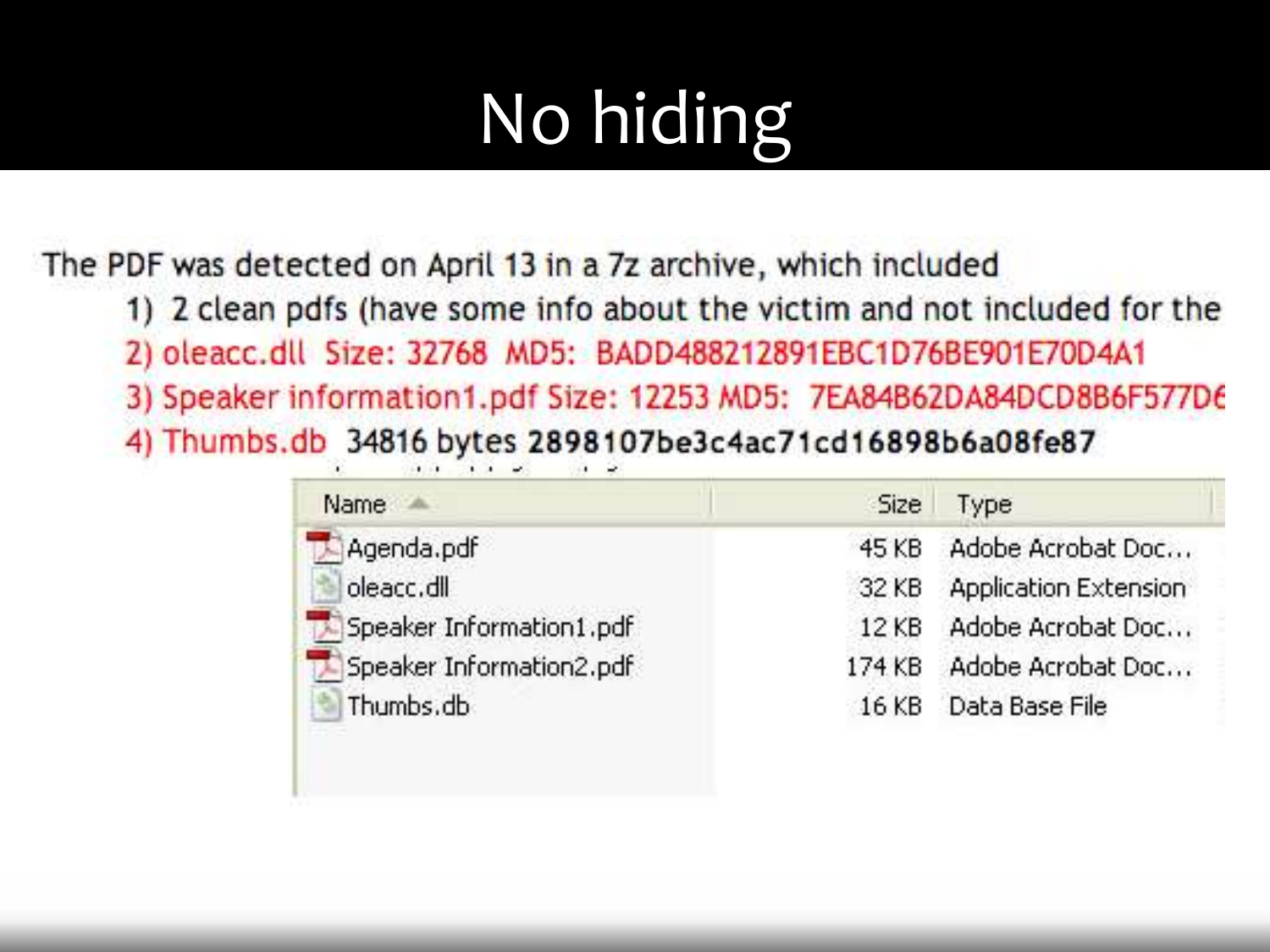## A needle in the haystack

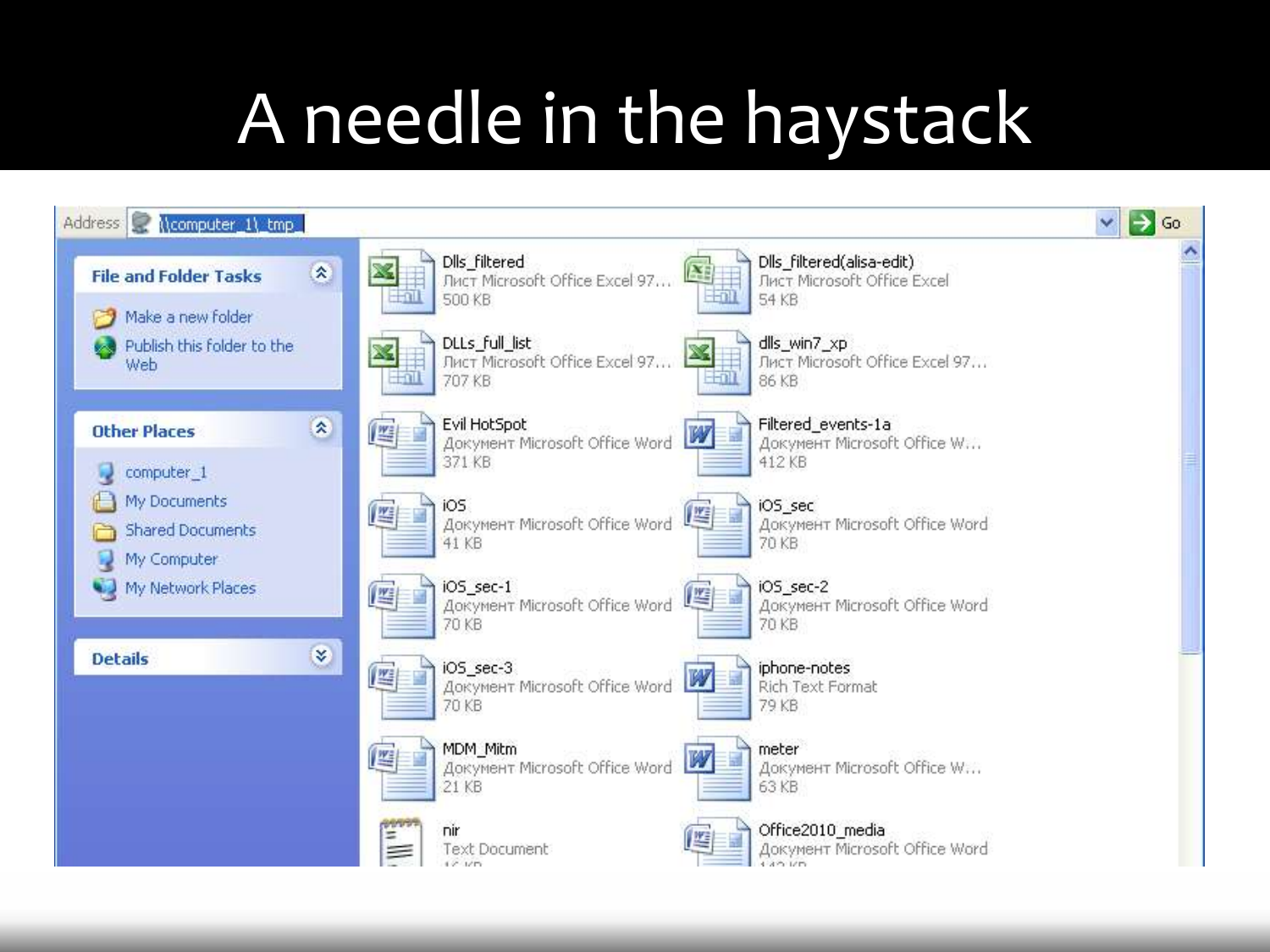#### Torrents

|                           | <b>Torrent Contents</b>                                       |                     |                   |            |             |  |  |  |  |
|---------------------------|---------------------------------------------------------------|---------------------|-------------------|------------|-------------|--|--|--|--|
|                           | Name:                                                         | HQ Wallpapers Cats  |                   |            |             |  |  |  |  |
|                           | http://rutracker.org/forum/viewtopic.php?t=251554<br>Comment: |                     |                   |            |             |  |  |  |  |
|                           | 446 MB (disk space: 27.7 GB)<br>Size:                         |                     |                   |            |             |  |  |  |  |
|                           | Date:                                                         | 29.06.2010 13:55:48 |                   | Select All | Select None |  |  |  |  |
|                           |                                                               |                     |                   |            |             |  |  |  |  |
|                           | Name                                                          |                     | <b>Size</b>       |            |             |  |  |  |  |
|                           | E<br>IV                                                       | 1024x768            | 66.4 MB           |            |             |  |  |  |  |
|                           | E                                                             | 1280x1024           | 13.5 MB           |            |             |  |  |  |  |
|                           | $\mathbf{F}$                                                  | 1280x960            | 3.77 MB           |            |             |  |  |  |  |
|                           | E                                                             | 1280x800            | 1.50 MB           |            |             |  |  |  |  |
|                           | 1440×900<br>匤                                                 |                     | 5.38 MB           |            |             |  |  |  |  |
|                           | 1600x1200<br>匤<br>V                                           |                     | 137 MB            |            |             |  |  |  |  |
| 1680x1050<br>$\mathbf{F}$ |                                                               |                     | $9.27 \text{ MB}$ |            |             |  |  |  |  |
|                           | E                                                             | 1920x1200           | 94.0 MB           |            |             |  |  |  |  |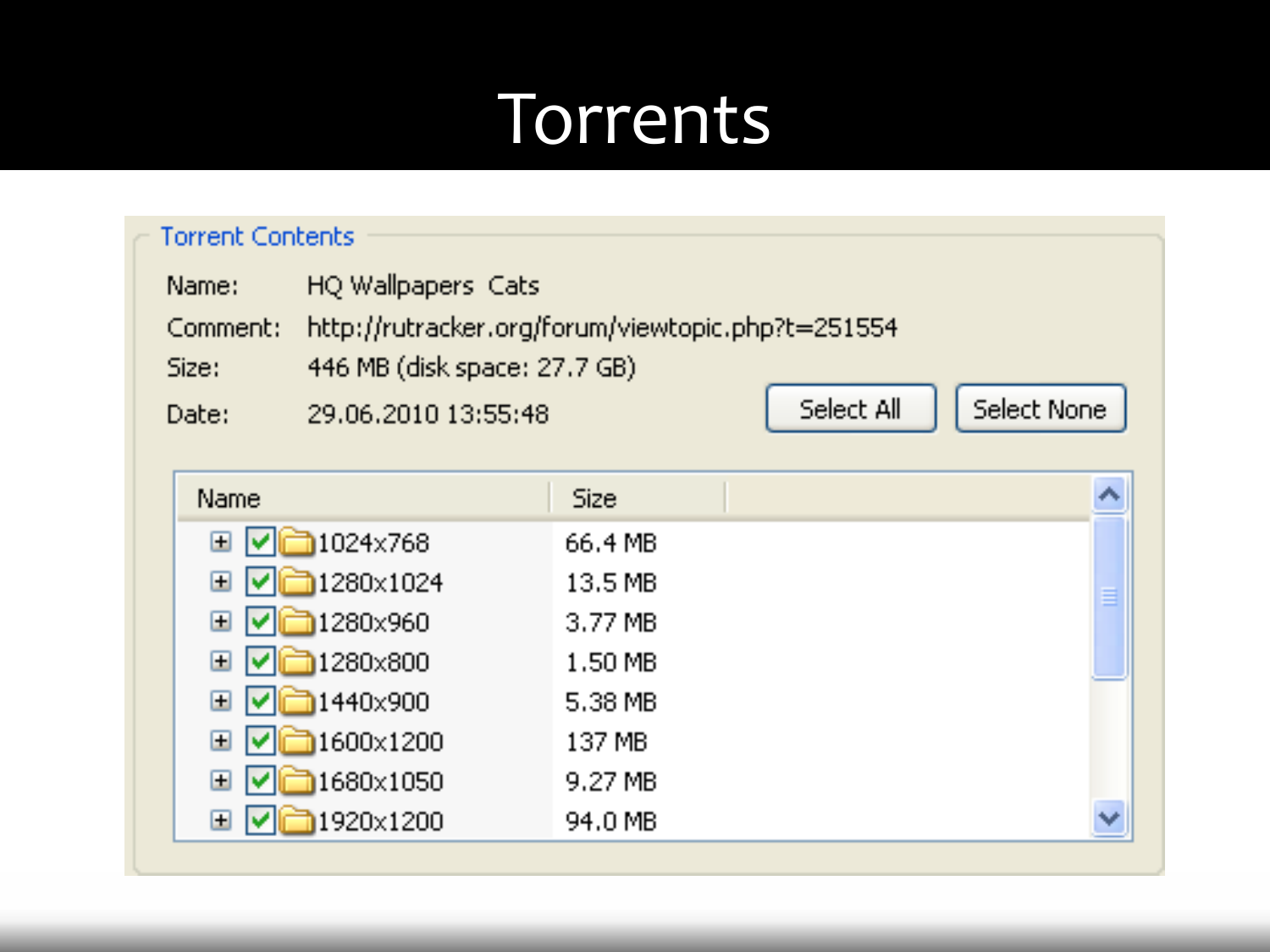## Browser UI redressing

- IE9 on Windows 7
- Context: Local directory, network shared directory, WebDAV
- Explorer dir underneath a website
- Demo
- Also works in Chrome on Windows 7, but restricted to file download operations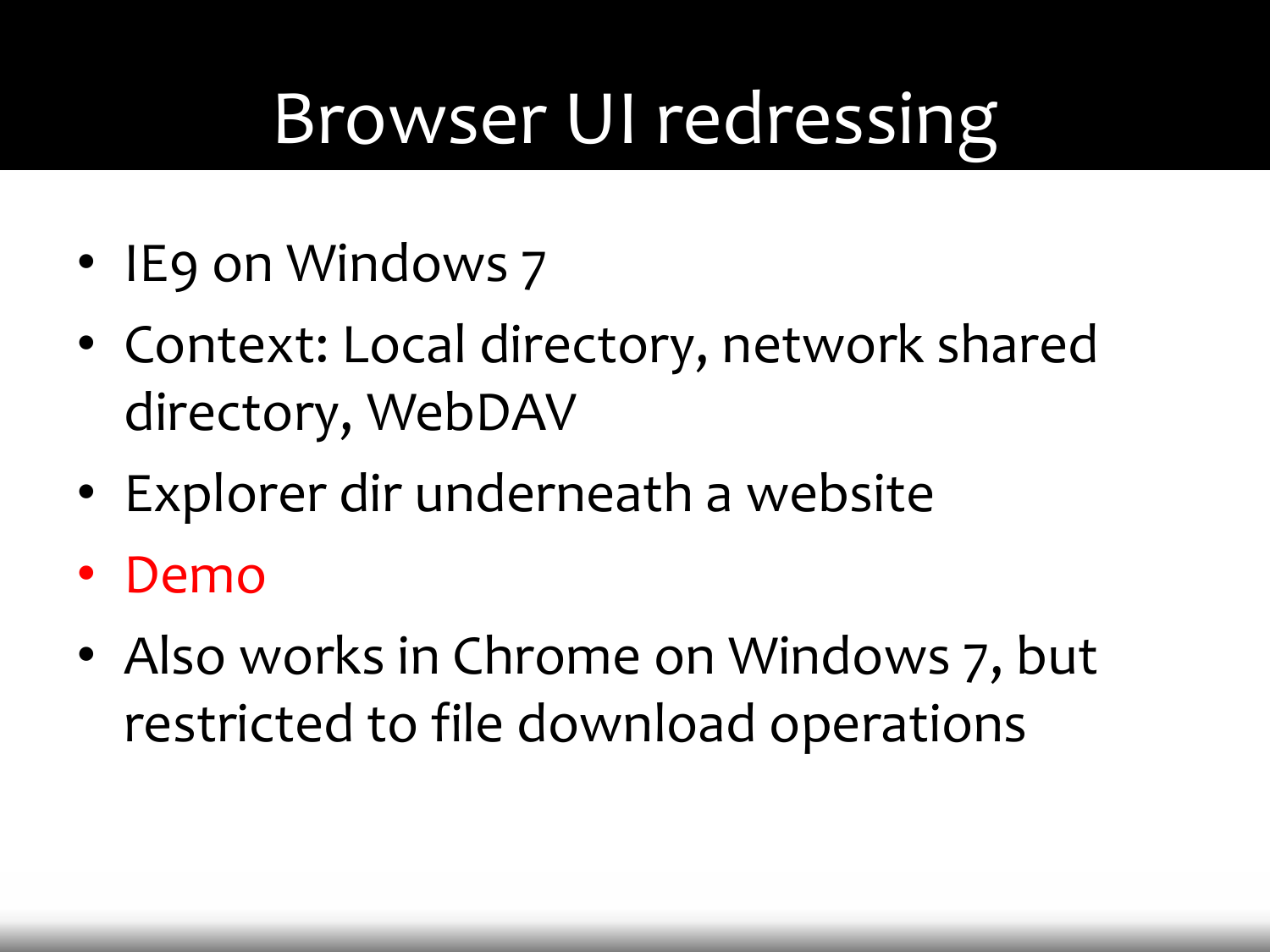# Browser UI redressing (2)

- Chrome on Windows 7
- Context: remote
- Web server directory underneath a website
- Click-jacking game to silently download necessary files one-by-one
- Until all files are saved in %Downloads%
- Open exploit document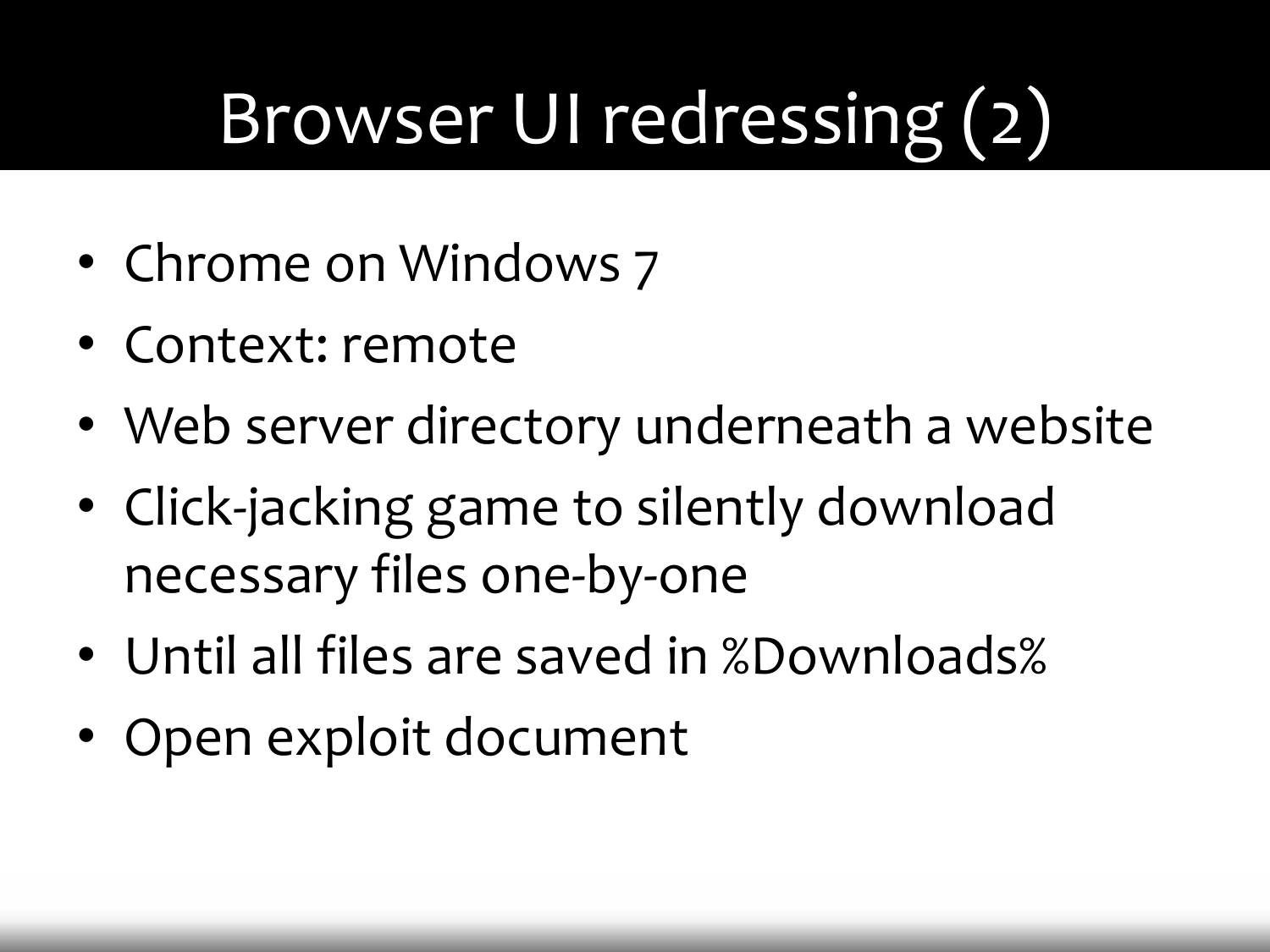# Set CD macro (MS Office)

- Context: local dir, network shared dir
- You can just execute arbitrary DLL from a macro
- But better to execute a kernel32!SetCurrentDirectory() API to fool forensic analysts
- Demo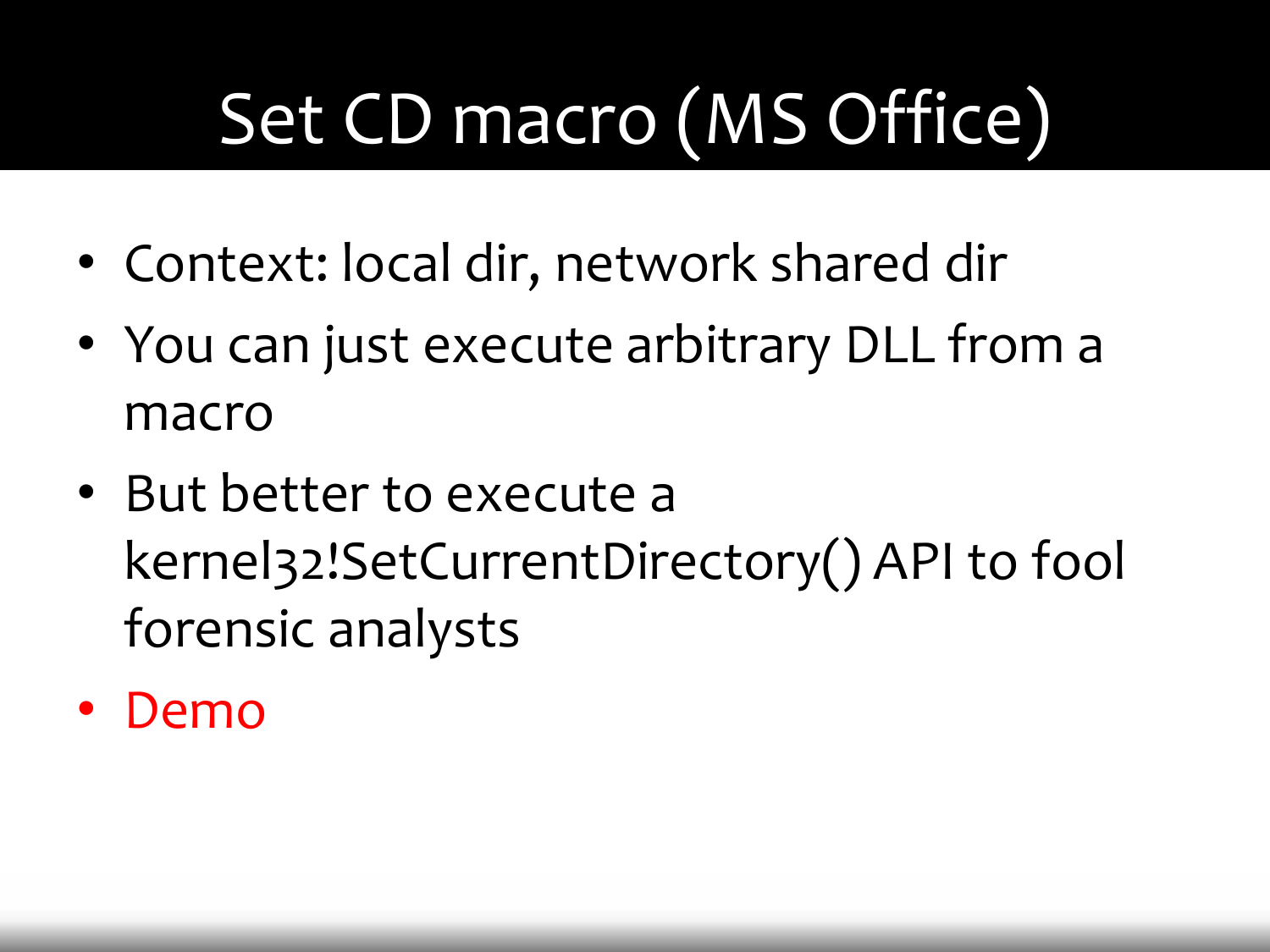# MHT

- Single file in e-mail attachment
- Can contain any types of files, incl. binary
- Browser extracts files to %INET TMP%
- Open exploit document by clicking <a href=".\files\document.txt"
- Exploit DLL will be executed from the same directory
- IE9 on Windows 7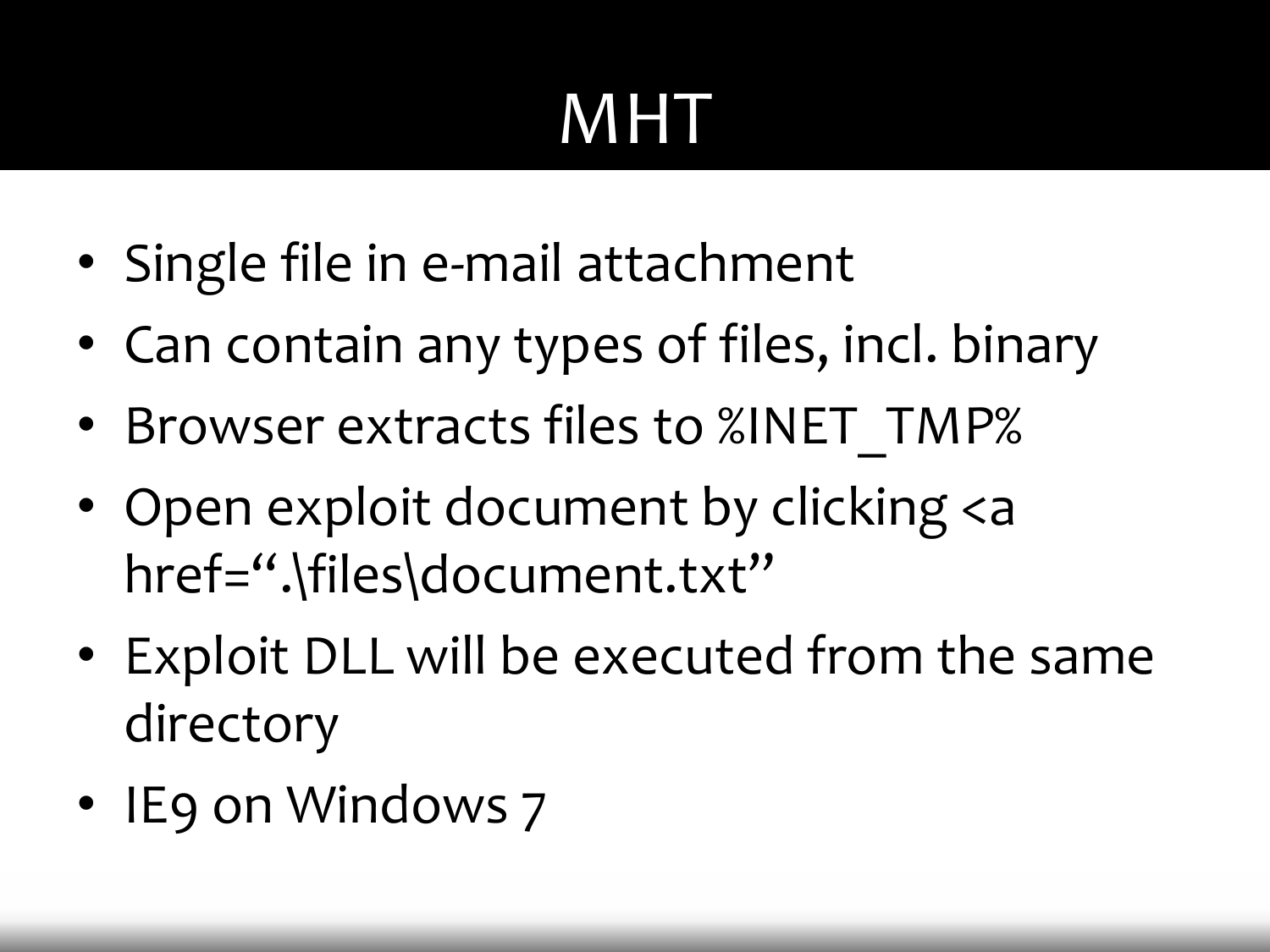#### Archives

- Any archives for Windows that extract all files by default? Not SFX of course
- WinRAR (latest): browse archive, doubleclick a HTML document only
	- Will extract ALL files into %TMP%
	- Including exploit DLL
	- Local browser context already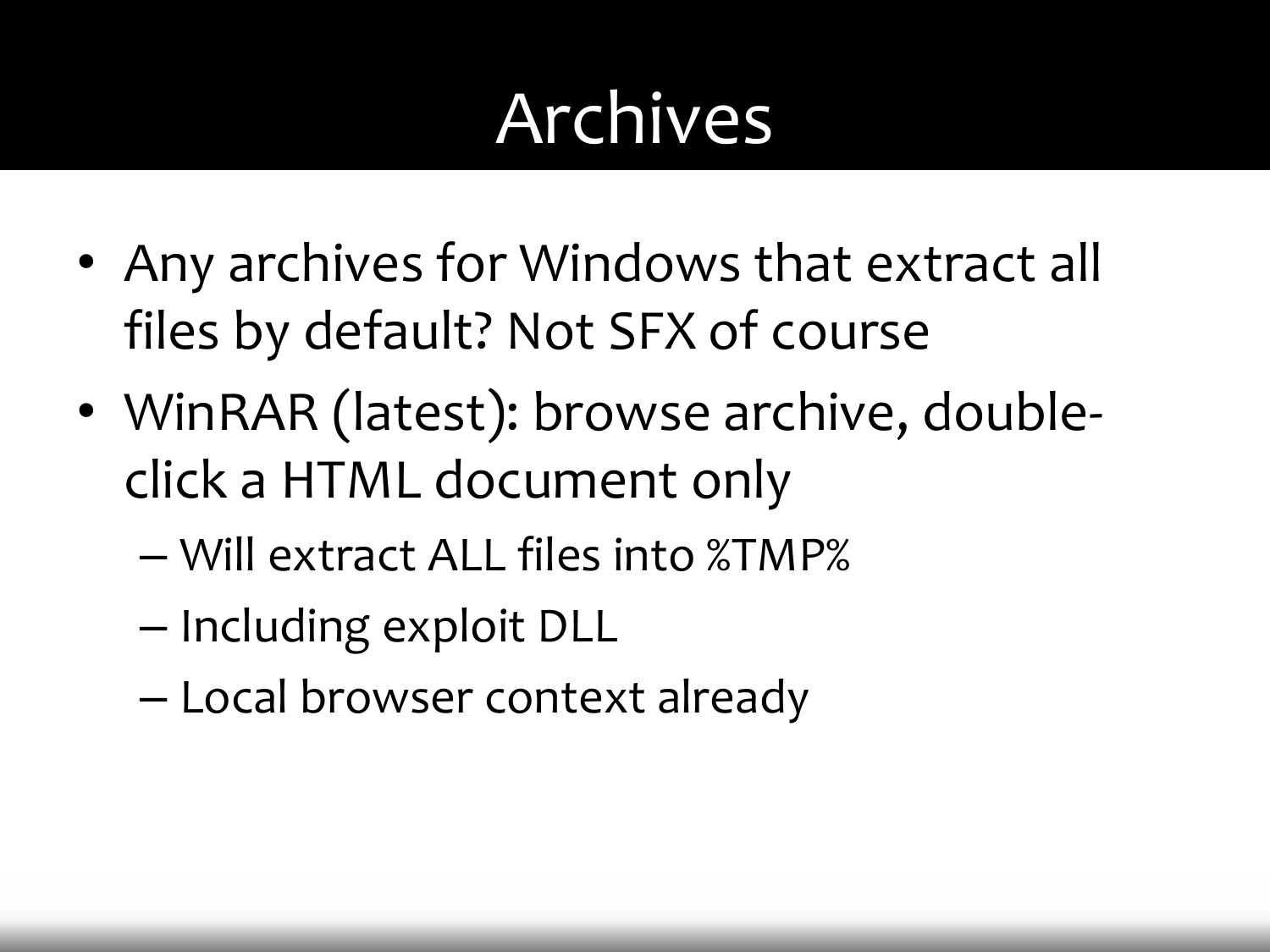#### WinRAR FTW

|          | html_1.zip - WinRAR |                                                             |           |          |           |     |                      |        |     |
|----------|---------------------|-------------------------------------------------------------|-----------|----------|-----------|-----|----------------------|--------|-----|
| Файл     | Команды             | Операции                                                    | Избранное |          | Параметры |     | Справка              |        |     |
| Добавить |                     | Извлечь                                                     | Тест      | Просмотр | Удалить   |     | Найти                | Мастер |     |
| m        |                     | 建 html_1.zip - ZIP архив, размер исходных файлов 3 790 байт |           |          |           |     |                      |        |     |
| Имя      | ≎                   |                                                             | Размер    |          | Сжат      | Тип |                      |        | Из  |
|          |                     |                                                             |           |          |           |     | File Folder          |        |     |
|          | index_Files         |                                                             |           |          |           |     | File Folder          |        | 20. |
|          | index.html          |                                                             | 3790      |          | 1 077     |     | <b>HTML</b> Document |        | 01. |

| WinRAR.exe |        |                         | 2116 A QueryDirec C:\Documents and Settings\h\Local Settings\Temp\Rar\$EXa0.019\index_Files\calc.exe           | NO SUCH FIL    |
|------------|--------|-------------------------|----------------------------------------------------------------------------------------------------------------|----------------|
| WinRAR.exe |        | 2116 <b>ACloseFile</b>  | C:\Documents and Settings\h\Local Settings\Temp\Rar\$EXa0.019\index_Files                                      | SUCCESS.       |
| WinRAR.exe |        | 2116 CreateFile         | C:\Documents and Settings\h\Local Settings\Temp\Rar\$EXa0.019\index_Files\cal                                  | SUCCESS.       |
| WinRAR.exe |        | 2116 CreateFile         | C:\Documents and Settings\h\Local Settings\Temp\Rar\$EXa0.019\index_Files                                      | SUCCESS.       |
| WinRAR.exe |        | 2116 <b>A</b> CloseFile | C:\Documents and Settings\h\Local Settings\Temp\Rar\$EXa0.019\index File                                       | <b>SUCCESS</b> |
| WinRAR.exp |        |                         | 2116 - SetEndOfFiC:\Documents and Settings\h\Local Settings\Temp\Rar\$EXa0.019\index_Files\calc.exe            | <b>SUCCESS</b> |
| WinRAR.exe |        |                         | 22116 M SetAllocati C:\Documents and Settings\h\Local Settings\Temp\Rar\$EXa0.019\index_Files\calc.exe_SUCCESS |                |
| WinRAR.exe |        | <b>6 - A</b> ReadFile   | C:\_tmp\html_1\html_1.zip                                                                                      | <b>SUCCESS</b> |
| WinRAR.exe | 21.    | ReadFile                | C:\ tmp\html 1\html 1.zip                                                                                      | <b>SUCCESS</b> |
| WinRAR.exe | $21 -$ | ReadFile                | C:\ tmp\html 1\html 1.zip                                                                                      | SUCCESS        |
| WinRAR.exe |        | 2116 WriteFile          | C:\Documents and Settings\h\Local Settings\Temp\Rar\$EXa0.019\index_Files\calc.exe SUCCESS                     |                |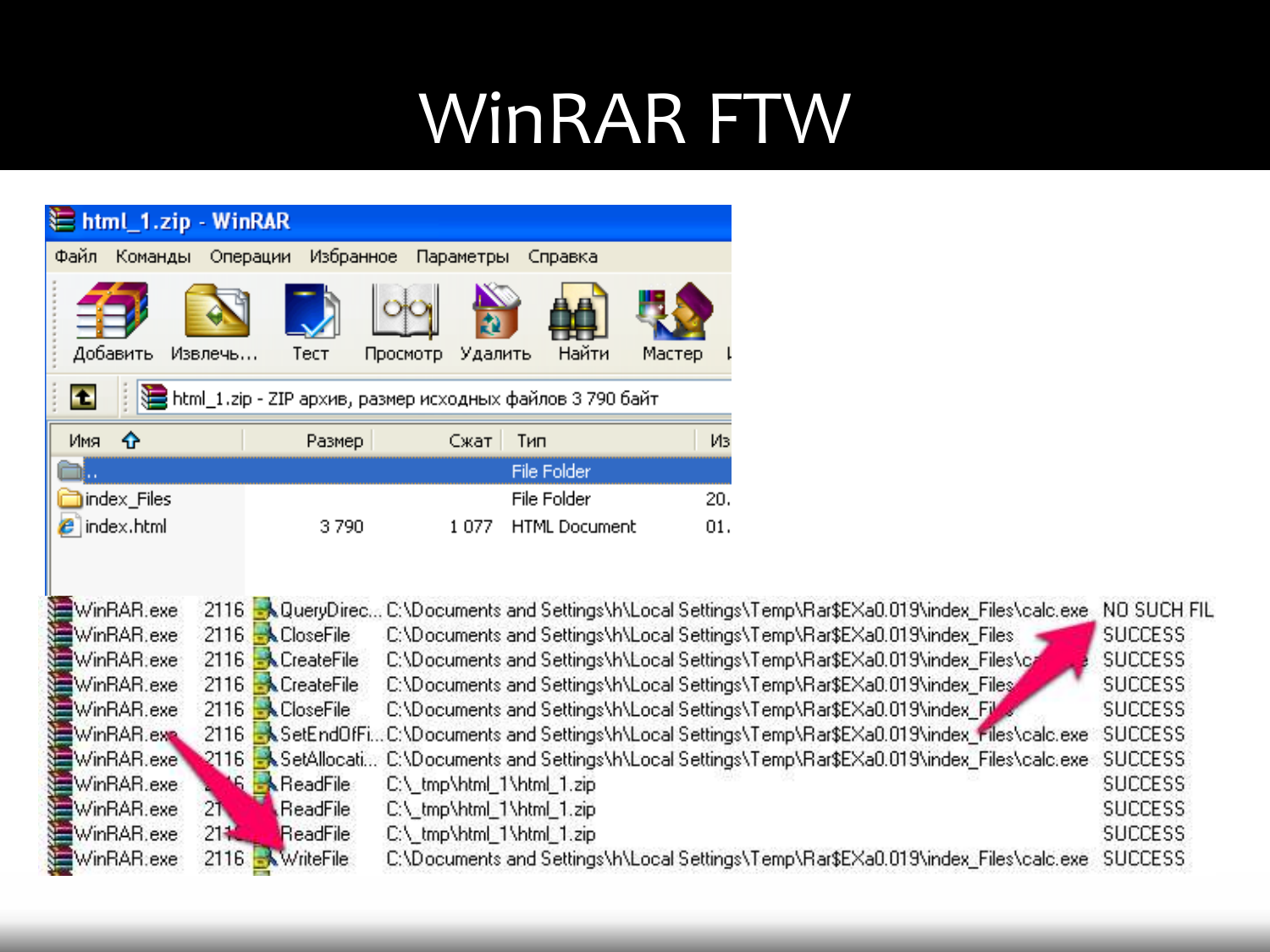# Multistage

- Case: DLL triggered by manual file import, no registered extension handler – unexploitable?
- Stage 1: User gets an e-mail from admin (fake) instructing to install the attached reg-file (looks innocent)
- In two weeks, stage 2: user gets an e-mail from a friend with a RAR-ed html game
- Click-jacked open file -> exploit
- Or open file via network share
- As simple as the user is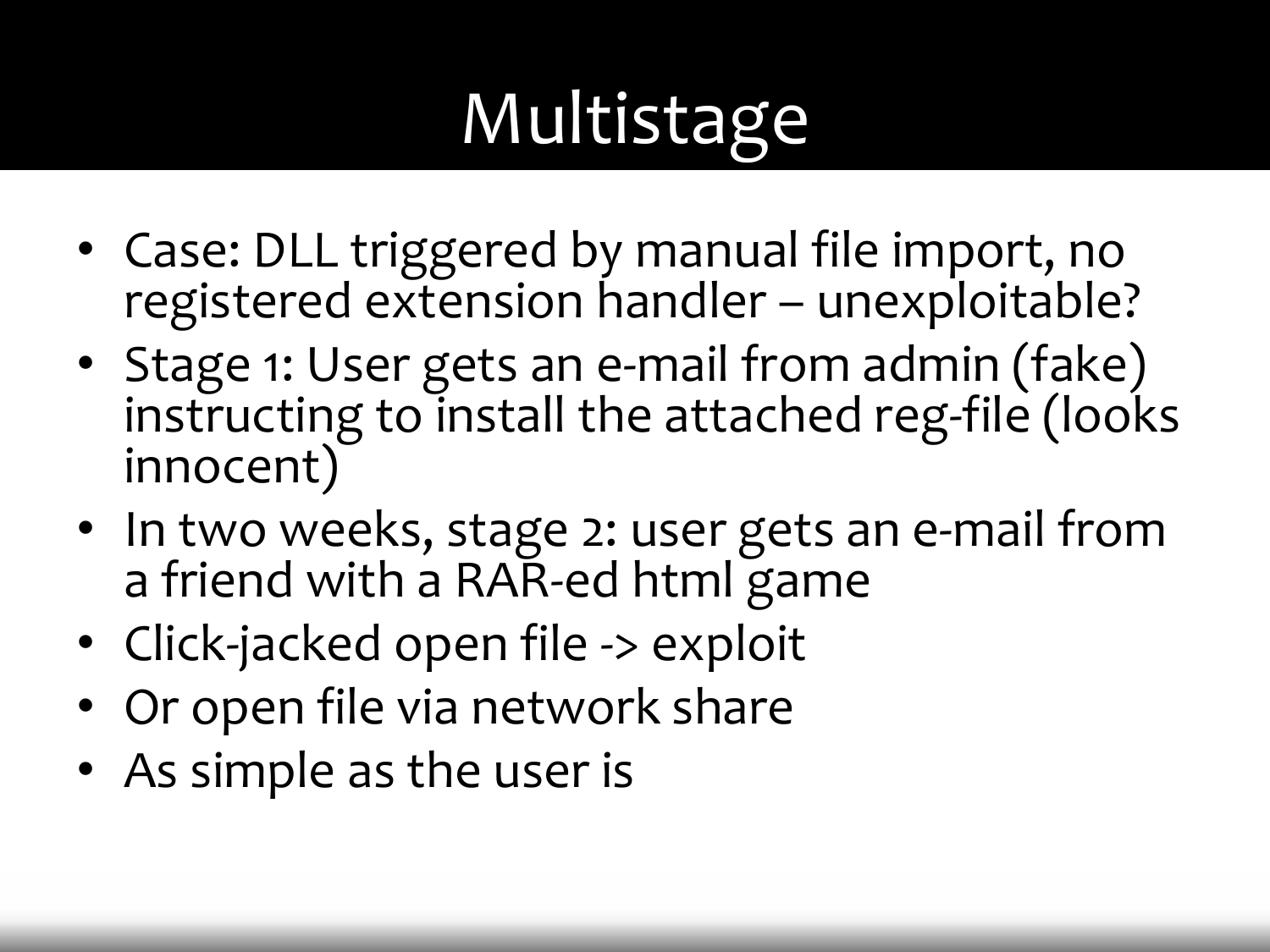## So, what do we have?

- **Some** 0-day vulnerabilities in up-to-date top platforms
	- Think of non-top software
- Ways to manipulate CD
- Ways to hide DLL
- Remote DLL Hijacking exploitation looks like normal client-side exploitation
- What else?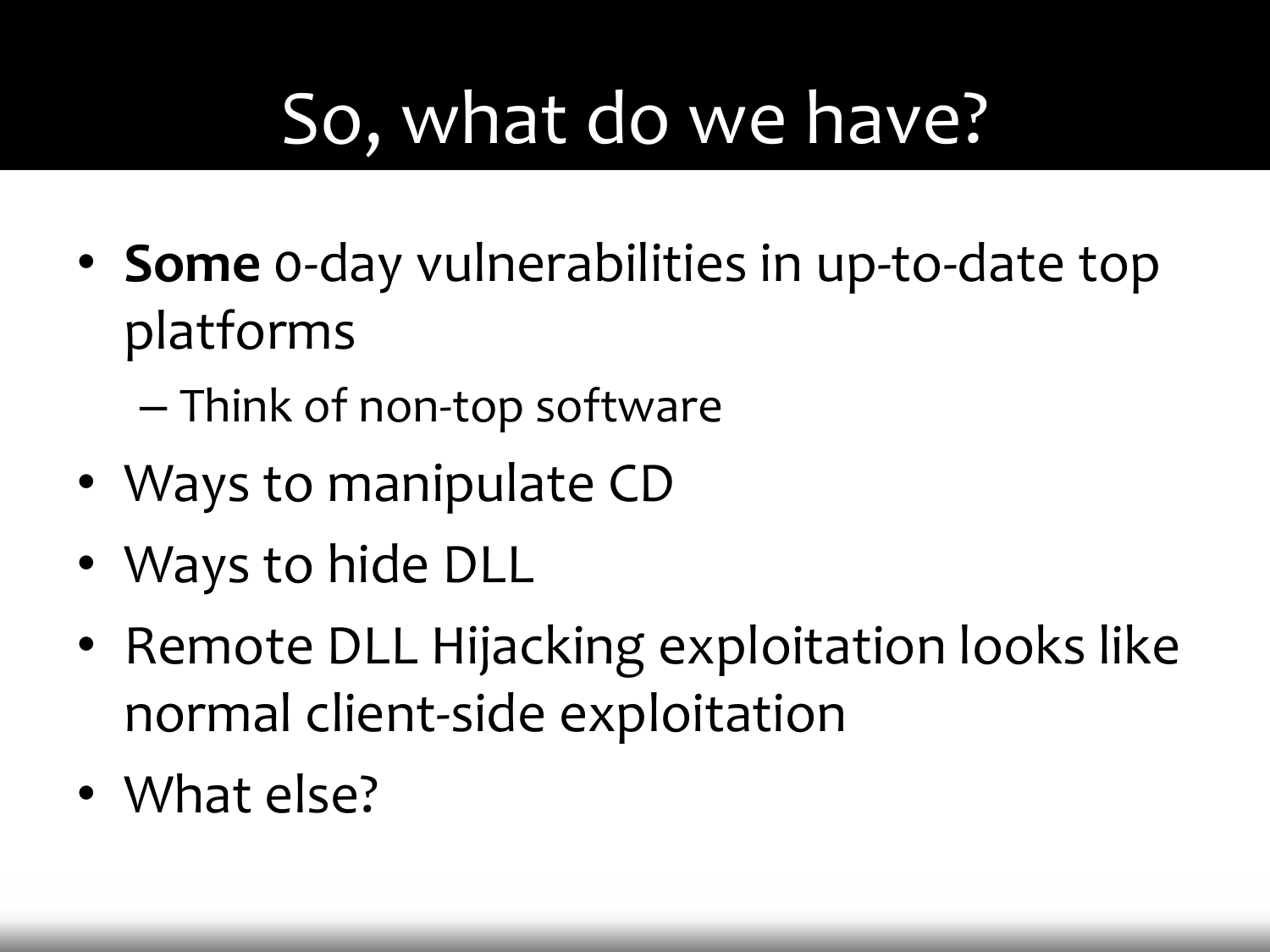### Conclusions

- Is this a good vector for mass attacks?
	- Authors of CVE-2011-1991, 1980, 2100 could tell us for sure
	- I say no
	- 0-day exploits are not necessary for mass attacks anyway
- Excellent vector for rapid targeted/onsite attacks
	- Plenty of vulnerabilities everywhere
	- Easy 'n fast to find **in arbitrary environment**
	- Ease 'n fast to exploit (after this presentation  $\odot$  )
- **Even the most trivial bug can be worked down to a good exploit**